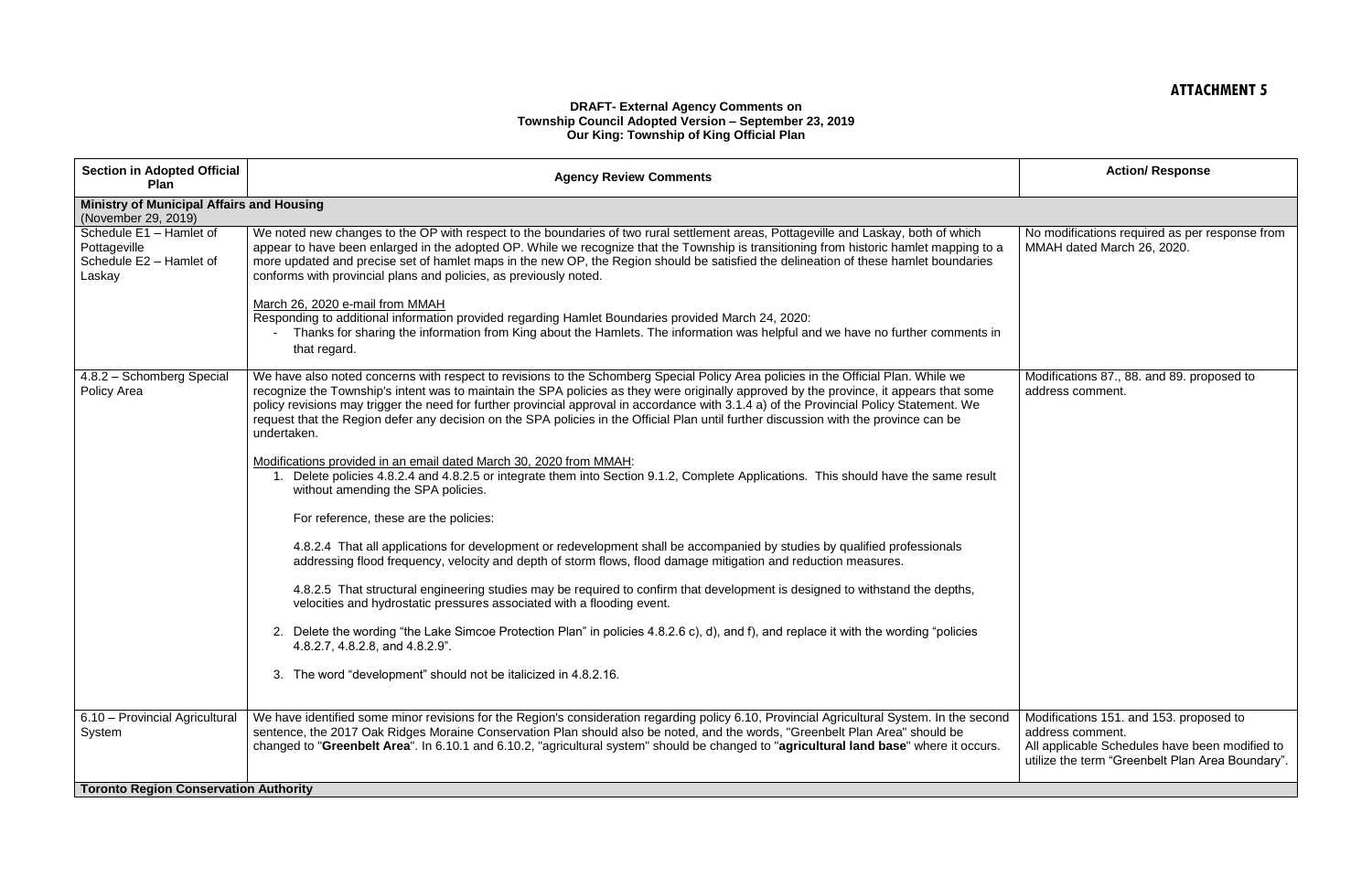| <b>Section in Adopted Official</b><br>Plan               | <b>Agency Review Comments</b>                                                                                                                                                                                                                                                                                                                                                                                                                                                                                                                                                                                                                                                                                                                                                                                                                                                                                                                                                                                                                                                                                                                                                                                               | <b>Action/ Response</b>                                                                                                                                                                                                                             |
|----------------------------------------------------------|-----------------------------------------------------------------------------------------------------------------------------------------------------------------------------------------------------------------------------------------------------------------------------------------------------------------------------------------------------------------------------------------------------------------------------------------------------------------------------------------------------------------------------------------------------------------------------------------------------------------------------------------------------------------------------------------------------------------------------------------------------------------------------------------------------------------------------------------------------------------------------------------------------------------------------------------------------------------------------------------------------------------------------------------------------------------------------------------------------------------------------------------------------------------------------------------------------------------------------|-----------------------------------------------------------------------------------------------------------------------------------------------------------------------------------------------------------------------------------------------------|
|                                                          | C. Smith, Senior Manager, Development Planning and Permits - December 10, 2019                                                                                                                                                                                                                                                                                                                                                                                                                                                                                                                                                                                                                                                                                                                                                                                                                                                                                                                                                                                                                                                                                                                                              |                                                                                                                                                                                                                                                     |
| 1.5.1.1.c - Environmental<br><b>Goals and Objectives</b> | Please add "wetlands" to Policy 1.5.1.1.c as follows: "Protecting, managing and maintaining surface and groundwater quality and quantity<br>and the health of the Township's rivers, streams, wetlands and lakes, including the use of sustainable green infrastructure and low impact<br>development techniques."                                                                                                                                                                                                                                                                                                                                                                                                                                                                                                                                                                                                                                                                                                                                                                                                                                                                                                          | Modification 4. proposed to reflect                                                                                                                                                                                                                 |
| $3.2.2.1 -$ Sustainable<br><b>Construction Practices</b> | Please amend this section as follows:<br>"To develop minimum sustainable construction practices, including but not limited to practices which:<br>a. Avoid construction outside "windows" for sensitive habitat life stages, as per federal or provincial requirements;<br>Prevent removal of vegetation to be generally no more than 30 days prior to grading or construction;<br>b.<br>Require structures or other stormwater, sedimentation and erosion control measures that will control and convey runoff;<br>c.<br>d. Prevent and minimize sediment and erosion both onsite and offsite during construction;<br>e. Seed exposed soils once construction is complete as permitted by seasonal conditions Stabilize exposed soils as development<br>and site alteration proceeds and at the completion of each phase of work using methods appropriate for the season (e.g.,<br>seed); and<br>Ensure erosion and sediment controls are implemented and maintained effectively."<br>We also would like to note that the "Erosion and Sediment Control Guideline for Urban Construction" (2006) would be a helpful resource to<br>consult or to reference in the King Official Plan (KOP) or future guideline documents. | Modification 16. proposed to addr<br>and further discussions with TRC/<br>Guidelines can be referenced thro<br>Township lead pre-consultation m<br>and re-iterated in the pre-consulta<br>letter but are not reflected as a mo<br>the King OP 2019. |
| 3.2.3.1 - Excess Soil Reuse                              | Conservation authorities regulate portions of the Township for activities such as fill placement. As such, we ask that conservation<br>authorities be included in the development of the Excess Soil Reuse Strategy noted in Policy 3.2.3.1 in partnership with the Township and<br>Region. To this end, consideration should also be given to including other stakeholders in the development of this strategy including<br>private operators, NGOs, academia and the Province. TRCA's "Preserving and Restoring Healthy Soil: Best Practices for Urban<br>Construction" guide is another helpful resource in this regard.                                                                                                                                                                                                                                                                                                                                                                                                                                                                                                                                                                                                 | Modification 17. proposed to addre                                                                                                                                                                                                                  |
| 3.8.8 - Live-Work Units                                  | The following policies should be added to Section 3.8.8 for Live-Work Units:<br>"That the live-work unit is not located in an area that is in a hazardous site or within hazardous lands such as a<br>floodplain."<br>"That the live-work unit is not located in an area that would be rendered inaccessible to people and vehicles due to natural<br>hazards unless it is demonstrated the site has safe access."                                                                                                                                                                                                                                                                                                                                                                                                                                                                                                                                                                                                                                                                                                                                                                                                          | Modification 27. proposed to addre                                                                                                                                                                                                                  |
| 3.8.10 - Garden Suites                                   | We note that Garden Suites have been added back into the adopted version of the KOP. As such, we ask that the following policies be<br>added to Section 3.8.10:<br>"That the garden suite is not located in an area that is in a hazardous site or within hazardous lands such as a floodplain."<br>"That the garden suite is not located in an area that would be rendered inaccessible to people and vehicles due to natural<br>hazards unless it is demonstrated the site has safe access."                                                                                                                                                                                                                                                                                                                                                                                                                                                                                                                                                                                                                                                                                                                              | Modification 30. proposed to addre                                                                                                                                                                                                                  |
| 4.2 - Our Natural Heritage<br>System                     | York Region Official Plan (YROP) Policies 2.1.4 and 2.1.5 indicate:<br>"2.1.4 That local official plans shall include policies and mapping to establish and protect greenlands systems from development and site<br>alteration. These systems shall incorporate, complement and build on the Regional Greenlands System, and include the identification of<br>enhancement areas and linkages.<br>2.1.5 That in the Urban Area and Towns and Villages, the Regional Greenlands System shall be identified more specifically in local official<br>plans and secondary plans, and integrated into community design. These plans shall contain policies and detail initiatives that encourage<br>remedial works and enhancement opportunities within the Regional Greenlands System. [emphasis added]."                                                                                                                                                                                                                                                                                                                                                                                                                         | Modifications 32., 34., 35., 37., 55<br>99. proposed to address comment<br>further discussions with TRCA.                                                                                                                                           |

| <b>Action/ Response</b>                                                                                                                                                                                                 |
|-------------------------------------------------------------------------------------------------------------------------------------------------------------------------------------------------------------------------|
|                                                                                                                                                                                                                         |
| Modification 4. proposed to reflect comment.                                                                                                                                                                            |
| Modification 16. proposed to address comment<br>and further discussions with TRCA.                                                                                                                                      |
| Guidelines can be referenced through the<br>Township lead pre-consultation meeting process<br>and re-iterated in the pre-consultation meeting<br>letter but are not reflected as a modification to<br>the King OP 2019. |
| Modification 17. proposed to address comment.                                                                                                                                                                           |
| Modification 27. proposed to address comment.                                                                                                                                                                           |
| Modification 30. proposed to address comment.                                                                                                                                                                           |
| Modifications 32., 34., 35., 37., 55., 57., 58. and<br>99. proposed to address comments and reflect<br>further discussions with TRCA.                                                                                   |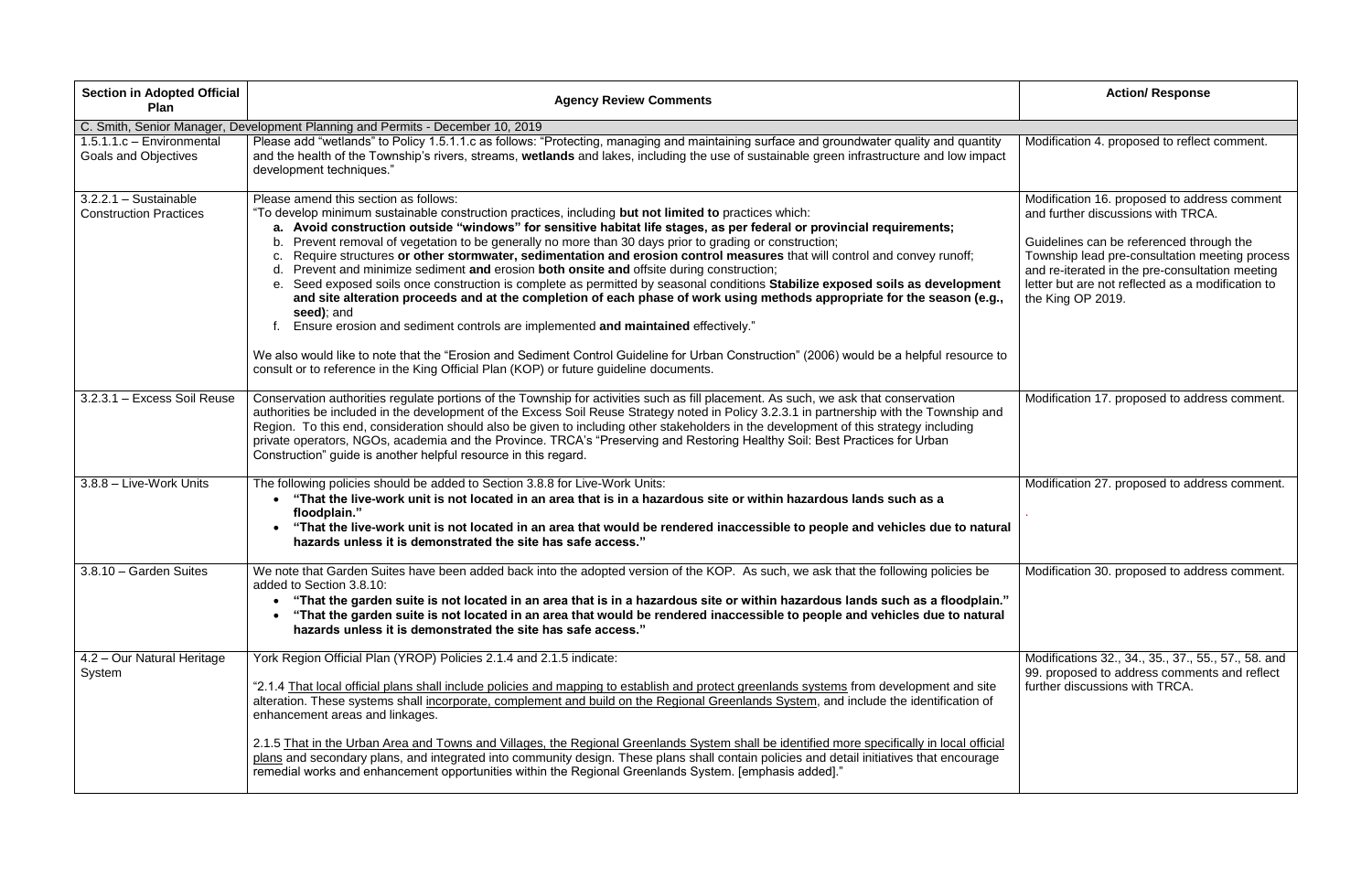| <b>Section in Adopted Official</b><br>Plan                    | <b>Agency Review Comments</b>                                                                                                                                                                                                                                                                                                                                                                                                                                                                                                                                                                                                                                                                                                                                                                                                                                                                                                                                                                                                                                                                                                                                                                        | <b>Action/ Response</b>                                                    |
|---------------------------------------------------------------|------------------------------------------------------------------------------------------------------------------------------------------------------------------------------------------------------------------------------------------------------------------------------------------------------------------------------------------------------------------------------------------------------------------------------------------------------------------------------------------------------------------------------------------------------------------------------------------------------------------------------------------------------------------------------------------------------------------------------------------------------------------------------------------------------------------------------------------------------------------------------------------------------------------------------------------------------------------------------------------------------------------------------------------------------------------------------------------------------------------------------------------------------------------------------------------------------|----------------------------------------------------------------------------|
|                                                               | To that end, TRCA continues to have concerns that the Township's natural heritage system (NHS) has not incorporated local features as<br>directed in YROP's policies, most notably non-significant valleylands and non-significant woodlands.                                                                                                                                                                                                                                                                                                                                                                                                                                                                                                                                                                                                                                                                                                                                                                                                                                                                                                                                                        |                                                                            |
|                                                               | We understand that background environmental work was not completed in support of the King OP. While this may impact the mapping of<br>local features, it should not preclude their protection in the policies of the KOP.                                                                                                                                                                                                                                                                                                                                                                                                                                                                                                                                                                                                                                                                                                                                                                                                                                                                                                                                                                            |                                                                            |
|                                                               | In addition, conservation authorities have significant environmental data available through our watershed planning and regulatory mapping<br>work that could be leveraged by the Township in order to map and further incorporate policies relating to local features in the KOP,<br>particularly as it relates to valley and stream corridors.                                                                                                                                                                                                                                                                                                                                                                                                                                                                                                                                                                                                                                                                                                                                                                                                                                                      |                                                                            |
|                                                               | In light of the above, please find attached to this letter TRCA's recommended edits to Table 3 relating to local natural heritage features. If<br>the changes are incorporated into the KOP, the corresponding policies in Chapter 4 would need to be modified to reflect these changes (as<br>further described below).                                                                                                                                                                                                                                                                                                                                                                                                                                                                                                                                                                                                                                                                                                                                                                                                                                                                             |                                                                            |
|                                                               | As well, while TRCA is recommending a 10-metre minimum vegetation protection zone (MVPZ) for non-significant valleylands and<br>woodlands, we would support the Township should they wish to apply 30-metre MVPZs for these features consistent with the KOP's<br>environmental goals (1.5.1) "to continue to be a leader in environmental conservation" and for building a robust NHS promoting greater<br>resilience to climate change (4.0).                                                                                                                                                                                                                                                                                                                                                                                                                                                                                                                                                                                                                                                                                                                                                      |                                                                            |
| 4.2 - Our Natural Heritage<br>System                          | TRCA staff asks that there be a greater recognition of the natural hazard components of the NHS in the Section 4.2 policies. For example,<br>natural hazards could be added as a component of the NHS in Policy 4.2.1.3, in Section 4.2.3 and in Table 3.                                                                                                                                                                                                                                                                                                                                                                                                                                                                                                                                                                                                                                                                                                                                                                                                                                                                                                                                            | Modification 84. proposed to addre<br>and reflect further discussions with |
|                                                               | TRCA had previously asked that the delineation of valleylands and permanent / intermittent streams in Table 3 include the hazard<br>components of those features. Please find attached to this letter the recommended edits to Table 3.                                                                                                                                                                                                                                                                                                                                                                                                                                                                                                                                                                                                                                                                                                                                                                                                                                                                                                                                                              |                                                                            |
|                                                               | The intent of these edits would be to recognize the interconnectedness of natural hazards and natural features and to capture appropriate<br>setbacks / minimum vegetation protection zones from the greatest extent of both features and hazards. Greater emphasis on the natural<br>hazard component in the context of setting development limits would be consistent with 3.1.3 of the PPS, "Planning authorities shall<br>consider the potential impacts of climate change that may increase the risk associated with natural hazards."                                                                                                                                                                                                                                                                                                                                                                                                                                                                                                                                                                                                                                                          |                                                                            |
| General                                                       | As noted by the consulting team, background environmental studies were not completed as part of the current KOP process. It is<br>recommended that the Township consider undertaking such studies in preparation of the next KOP update, which we understand will follow<br>the YROP update anticipated in mid-2020.                                                                                                                                                                                                                                                                                                                                                                                                                                                                                                                                                                                                                                                                                                                                                                                                                                                                                 | Noted.                                                                     |
| 4.2.1.3 - General Policies for<br>Our Natural Heritage System | The Township's NHS consists of several components as outlined in Policy 4.2.1.3, including "Other natural heritage and hydrologic features<br>and functions as may be identified through the completion of Natural Heritage Evaluations, hydrological evaluation or other studies." It is<br>not clear what is meant by "other natural heritage and hydrologic features and functions". If these other features and functions are not<br>specifically identified in the policies of the KOP (e.g., local features, or those subject to the policies of other agencies like headwater<br>drainage features) then it seems unlikely that an NHE or hydrologic evaluation will voluntarily identify other features and functions for<br>protection. "Other natural heritage and hydrologic features and functions" should:<br>Be defined in the KOP policies and cross-referenced here; and<br>Include natural heritage and hydrologic features and functions of local importance as noted earlier.<br>Include natural heritage and hydrologic features and functions identified in the legislation, regulations, policies, guidelines and<br>technical papers of other agencies, as may be applicable. | Modification 32. proposed to addre                                         |

|   | <b>Action/ Response</b>                                                                    |
|---|--------------------------------------------------------------------------------------------|
|   |                                                                                            |
|   | Modification 84. proposed to address comment<br>and reflect further discussions with TRCA. |
| ı | Noted.                                                                                     |
| 5 | Modification 32. proposed to address comment.                                              |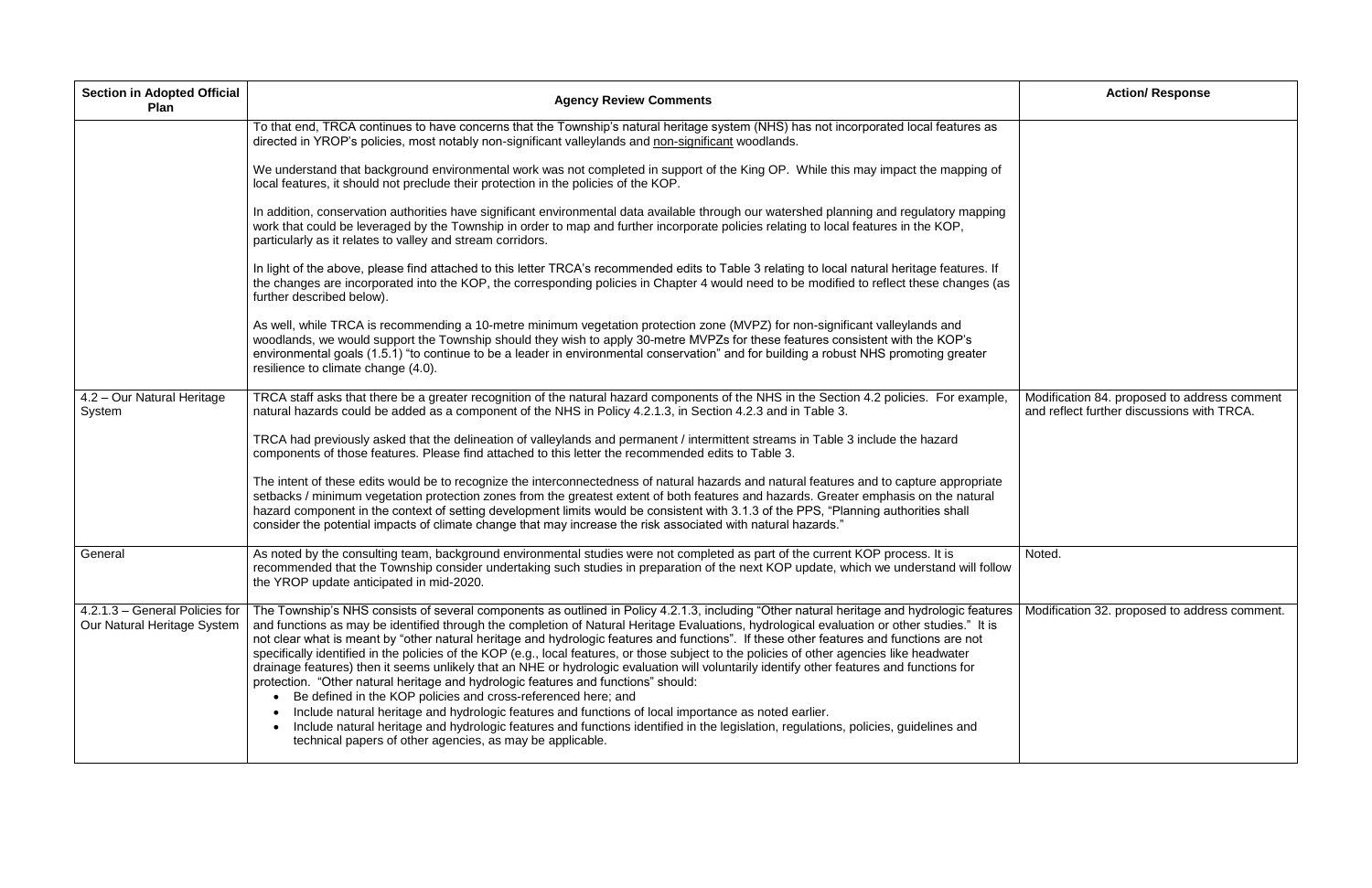| <b>Section in Adopted Official</b><br>Plan                                         | <b>Agency Review Comments</b>                                                                                                                                                                                                                                                                                                                                                                                                                                                                                                                                                                                                                                                                                                                                                                                                                                                                                                                                                                                                                                                                                                                                                                                                                                                                                                                                                                                                                                                                                                                                                                                                                                                                                                                                                                                                                                                                                                                                                                                                                                                                                                                                                                                                                  | <b>Action/ Response</b>                                                                          |
|------------------------------------------------------------------------------------|------------------------------------------------------------------------------------------------------------------------------------------------------------------------------------------------------------------------------------------------------------------------------------------------------------------------------------------------------------------------------------------------------------------------------------------------------------------------------------------------------------------------------------------------------------------------------------------------------------------------------------------------------------------------------------------------------------------------------------------------------------------------------------------------------------------------------------------------------------------------------------------------------------------------------------------------------------------------------------------------------------------------------------------------------------------------------------------------------------------------------------------------------------------------------------------------------------------------------------------------------------------------------------------------------------------------------------------------------------------------------------------------------------------------------------------------------------------------------------------------------------------------------------------------------------------------------------------------------------------------------------------------------------------------------------------------------------------------------------------------------------------------------------------------------------------------------------------------------------------------------------------------------------------------------------------------------------------------------------------------------------------------------------------------------------------------------------------------------------------------------------------------------------------------------------------------------------------------------------------------|--------------------------------------------------------------------------------------------------|
| $\sqrt{4.2.1.7}$ - General Policies for<br>Our Natural Heritage System             | Section 5.4.2 of the Greenbelt Plan reads: "Boundaries of the Natural Heritage System may be refined at the time of municipal conformity<br>in accordance with the Natural Heritage System policies of section 3.2.2.5. No further refinements to the boundaries of the Natural Heritage<br>System can occur after a municipality has made this one-time refinement." Policy 3.2.2.5 of the Greenbelt Plan states: "When official plans<br>are brought into conformity with this Plan, the boundaries of the Natural Heritage System may be refined, with greater precision, in a<br>manner that is consistent with this Plan and the system shown on Schedule 4."                                                                                                                                                                                                                                                                                                                                                                                                                                                                                                                                                                                                                                                                                                                                                                                                                                                                                                                                                                                                                                                                                                                                                                                                                                                                                                                                                                                                                                                                                                                                                                             | Modification 33. proposed to correct<br>grammatical error. No further modifications<br>proposed. |
|                                                                                    | Please clarify how these policies relate to the current Policy 4.2.1.7 of the KOP and amend this policy if needed: "That the boundaries of<br>the Greenbelt Plan's Natural Heritage System are is based upon the Greenbelt Plan and will only be modified by the Province and<br>subsequently implemented in this Plan in accordance with Provincial requirements."                                                                                                                                                                                                                                                                                                                                                                                                                                                                                                                                                                                                                                                                                                                                                                                                                                                                                                                                                                                                                                                                                                                                                                                                                                                                                                                                                                                                                                                                                                                                                                                                                                                                                                                                                                                                                                                                            |                                                                                                  |
| 4.2.1.14 - General Policies<br>for Our Natural Heritage<br>System                  | TRCA staff appreciate the inclusion of Policy 4.2.1.14. We recommend the addition of the bolded text: "To work with York Region, the<br>Conservation Authorities and the Province to support the protection, restoration and enhancement of our Natural Heritage System."                                                                                                                                                                                                                                                                                                                                                                                                                                                                                                                                                                                                                                                                                                                                                                                                                                                                                                                                                                                                                                                                                                                                                                                                                                                                                                                                                                                                                                                                                                                                                                                                                                                                                                                                                                                                                                                                                                                                                                      | Modification 34. proposed to address comment.                                                    |
| 4.2.1.15 - General Policies<br>for Our Natural Heritage<br>System                  | YROP Policies 2.1.4 and 2.1.5 also support the identification of enhancement areas and linkages at the local level, and the need for<br>policies that encourage remedial works and enhancement opportunities within the Regional Greenlands System.<br>In the adopted KOP, Policy 4.2.1.1 states in part that "The Natural Heritage system will build upon and complement the York Region<br>Greenlands System and will include the identification of enhancement areas and linkages in accordance with the policies of this Plan."<br>There are other policies included elsewhere in the KOP that generally refer to enhancement and linkage opportunities and we note from<br>WSP's responses that those policies were carried over from the provincial plans.<br>While Policy 4.2.1.1 indicates that the NHS will include the identification of enhancement areas and linkages, the current KOP schedules<br>do not identify any enhancement areas and linkages as there was no background environmental study prepared in advance of the KOP<br>process. The existing policies are also do not direct proponents to provide opportunities for restoration, enhancements and linkages.<br>In light of the above, the Township should:<br>Consider identifying restoration, enhancement and linkage opportunities in the schedules using previous data from the community<br>plans (e.g., King City Community Plan) and/or the data available from conservation authorities (e.g. the potential natural cover layer<br>of TRCA's Terrestrial Natural Heritage System Strategy).<br>Amend Policy 4.2.1.15 as follows: "That opportunities for restoration, enhancements and linkages shall-will-be identified and<br>addressed through the preparation of any required Natural Heritage Evaluation or Hydrologic Evaluation, in consultation with the<br><b>Conservation Authorities, Region, and/or Province."</b><br>Amend Policy 4.2.1.15 to include more robust language that directs proponents (private, government or otherwise) to implement the<br>restoration, enhancement and linkage opportunities identified in the Natural Heritage Evaluation or Hydrologic Evaluation through<br>the development and site alteration process. | Modification 35. proposed to address comment<br>and reflect further discussions with TRCA.       |
| 4.2.1.18 - General Policies<br>for Our Natural Heritage<br>System                  | "Quality" is repeated twice in Policy 4.2.1.18. Replace one with the word "quantity".                                                                                                                                                                                                                                                                                                                                                                                                                                                                                                                                                                                                                                                                                                                                                                                                                                                                                                                                                                                                                                                                                                                                                                                                                                                                                                                                                                                                                                                                                                                                                                                                                                                                                                                                                                                                                                                                                                                                                                                                                                                                                                                                                          | Modification 36. proposed to address comment.                                                    |
| $4.2.2.2 - Key Natural$<br>Heritage Features and Key<br><b>Hydrologic Features</b> | As noted above, it is TRCA staff opinion that non-significant valleylands and woodlands should be added to the list of KNHFs in Policy<br>4.2.2.2.                                                                                                                                                                                                                                                                                                                                                                                                                                                                                                                                                                                                                                                                                                                                                                                                                                                                                                                                                                                                                                                                                                                                                                                                                                                                                                                                                                                                                                                                                                                                                                                                                                                                                                                                                                                                                                                                                                                                                                                                                                                                                             | Modification 32. proposed to address comment<br>and reflect further discussions with TRCA.       |
| $4.2.2.2 - Key Natural$<br>Heritage Features and Key<br><b>Hydrologic Features</b> | It is recommended that earth science areas of natural and scientific interest (ANSIs) be added to the list of KNHFs in Policy 4.2.2.2. While<br>earth science ANSIs are not listed as KNHFs in the ORMCP, they are recognized as natural heritage features in the YROP and the PPS.                                                                                                                                                                                                                                                                                                                                                                                                                                                                                                                                                                                                                                                                                                                                                                                                                                                                                                                                                                                                                                                                                                                                                                                                                                                                                                                                                                                                                                                                                                                                                                                                                                                                                                                                                                                                                                                                                                                                                            | Modifications 38. and 39. proposed to address<br>comment.                                        |
| 4.2.2.5 - Key Natural<br>Heritage Features and Key<br><b>Hydrologic Features</b>   | It is recommended that the bolded text be added to Policy 4.2.2.5: "To recognize that not all of the key natural heritage features and key<br>hydrologic features are shown on Schedule 'C'. The remaining key natural heritage features and key hydrologic features identified in<br>Sections 4.2.2.2 and 4.2.2.3 shall be identified in accordance with the criteria contained in this Plan, or where criteria are not provided,                                                                                                                                                                                                                                                                                                                                                                                                                                                                                                                                                                                                                                                                                                                                                                                                                                                                                                                                                                                                                                                                                                                                                                                                                                                                                                                                                                                                                                                                                                                                                                                                                                                                                                                                                                                                             | Modification 40. proposed to reflect comment.                                                    |

|   | <b>Action/ Response</b>                                                                          |
|---|--------------------------------------------------------------------------------------------------|
| € | Modification 33. proposed to correct<br>grammatical error. No further modifications<br>proposed. |
|   | Modification 34. proposed to address comment.                                                    |
|   | Modification 35. proposed to address comment<br>and reflect further discussions with TRCA.       |
|   |                                                                                                  |
|   | Modification 36. proposed to address comment.                                                    |
|   | Modification 32. proposed to address comment<br>and reflect further discussions with TRCA.       |
|   | Modifications 38. and 39. proposed to address<br>comment.                                        |
|   | Modification 40. proposed to reflect comment.                                                    |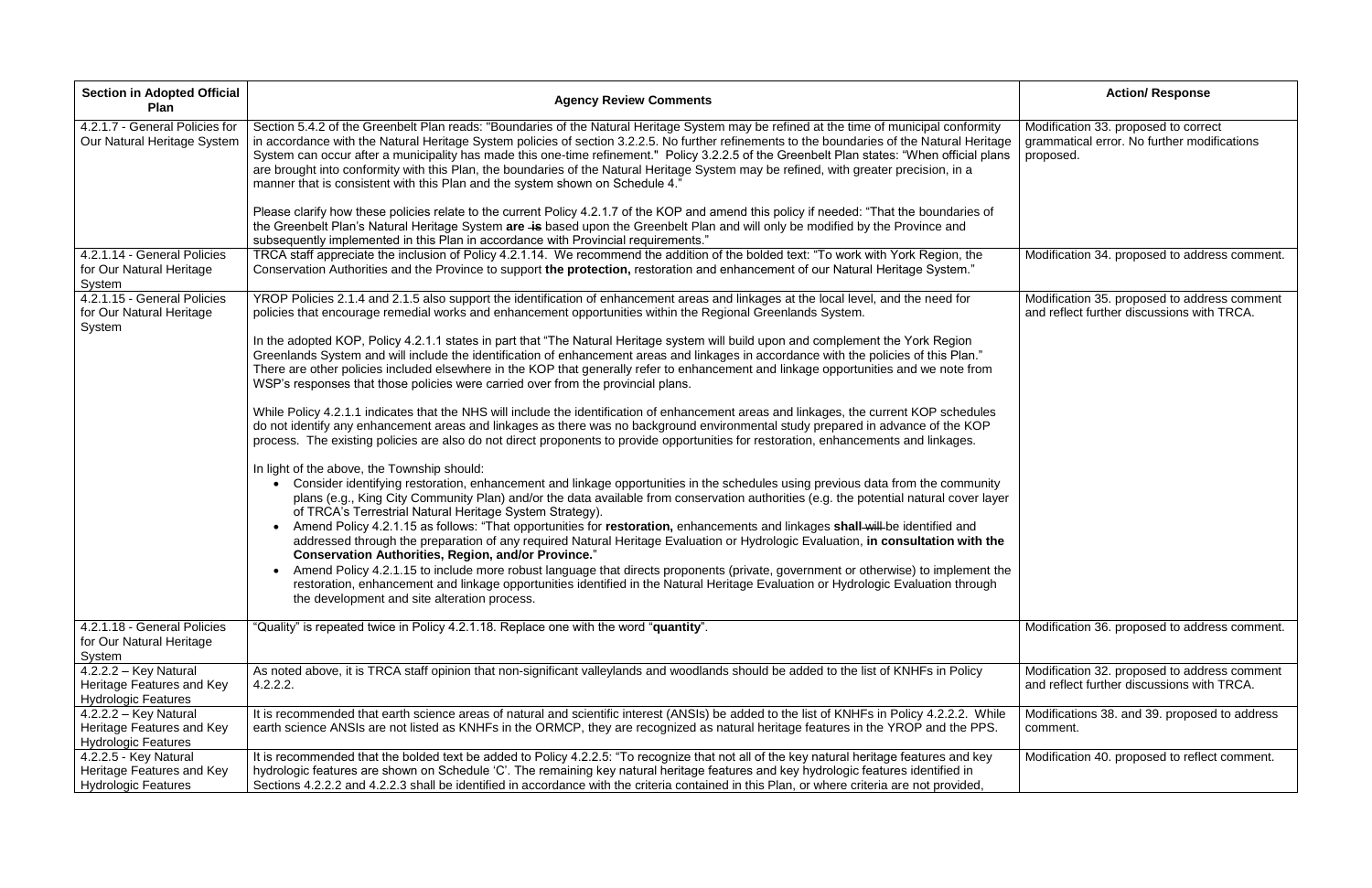| <b>Section in Adopted Official</b><br>Plan                                                                                                        | <b>Agency Review Comments</b>                                                                                                                                                                                                                                                                                                                                                                                                                                                                                                                                                                                                                                                                                                                                      | <b>Action/ Response</b>                                                                                                |
|---------------------------------------------------------------------------------------------------------------------------------------------------|--------------------------------------------------------------------------------------------------------------------------------------------------------------------------------------------------------------------------------------------------------------------------------------------------------------------------------------------------------------------------------------------------------------------------------------------------------------------------------------------------------------------------------------------------------------------------------------------------------------------------------------------------------------------------------------------------------------------------------------------------------------------|------------------------------------------------------------------------------------------------------------------------|
|                                                                                                                                                   | using procedures established by the Province, Region or conservation authority, where applicable."                                                                                                                                                                                                                                                                                                                                                                                                                                                                                                                                                                                                                                                                 |                                                                                                                        |
| 4.2.2.12 - Key Natural<br>Heritage Features and Key<br><b>Hydrologic Features</b>                                                                 | We thank the Township for inclusion of a Policy 4.2.2.12 that speaks to instances where unauthorized feature removals have occurred as<br>had been requested by LSRCA. This policy currently reads as follows:                                                                                                                                                                                                                                                                                                                                                                                                                                                                                                                                                     | Modification 42. proposed to address comment<br>and reflect further discussions with TRCA.                             |
|                                                                                                                                                   | "To consider a site alteration by-law and tree by-law in accordance with this Plan, and the Municipal Act, and the York Region Official Plan,<br>to support the implementation of the policies of this Plan regarding protection of key natural heritage features and key hydrologic features.<br>Further, areas where an unauthorized removal has occurred shall continue to be subject to the policies of this Plan as if the feature was still<br>in place, and impacted areas shall be restored."                                                                                                                                                                                                                                                              |                                                                                                                        |
|                                                                                                                                                   | It is recommended that this policy be separated into two parts to better distinguish between the two concepts, with the latter specifically<br>relating to the unauthorized feature removals reworded to be consistent with YROP Policy 2.2.7:                                                                                                                                                                                                                                                                                                                                                                                                                                                                                                                     |                                                                                                                        |
|                                                                                                                                                   | "To prohibit removal, in whole or in part, of a key natural heritage feature or a key hydrologic feature by unauthorized development or site<br>alteration. Areas where an unauthorized removal has occurred shall continue to be subject to the policies of this Plan as if the feature was<br>still in place. Impacted areas shall be restored."                                                                                                                                                                                                                                                                                                                                                                                                                 |                                                                                                                        |
| 4.2.3 - Minimum Vegetation<br><b>Protection Zones</b>                                                                                             | TRCA staff applaud the Township for identifying and applying MVPZs throughout the Township, including its Villages and Hamlets. Based<br>on our interpretation of the KOP policies, any reduction of the MVPZs would require an official plan amendment consistent with the<br>Township's current practices.                                                                                                                                                                                                                                                                                                                                                                                                                                                       | Addressed by policy 5.6.3.6 in adopted OP. No<br>further modification required as per discussion<br>with TRCA.         |
|                                                                                                                                                   | Should the Township opt to give staff the ability to consider minor and localized modifications to the MVPZs based on site-specific<br>circumstances without the need for an amendment to the KOP, a policy could be inserted in Section 4.2.3. Examples of such policies<br>include Policy 5.17.1.7 of the KOP relating to greenfield development in the northeast corner of King City, Policy 3.2.3.11 of the City of<br>Vaughan Official Plan 2010 regarding minor modifications to Core Features including MVPZs, or Policy 7.4.2.1a) of TRCA's Living City<br>Policies relating to redevelopment scenarios. TRCA staff would be happy to work with the Township and Region to develop criteria should<br>the Township opt to include a policy in this regard. |                                                                                                                        |
| 4.2.3 - Minimum Vegetation<br><b>Protection Zones and Table</b><br>3 - Adjacent Lands and<br><b>Minimum Vegetation</b><br><b>Protection Zones</b> | Please find attached to this letter TRCA's recommended edits to Table 3 relating to KNHFs, KHFs and MVPZs.                                                                                                                                                                                                                                                                                                                                                                                                                                                                                                                                                                                                                                                         | Modifications 43., 44., 55., 57. and 58. proposed<br>to address comment and reflect further<br>discussions with TRCA.  |
| Table 3 - Adjacent Lands<br>and Minimum Vegetation<br><b>Protection Zones</b>                                                                     | For earth science ANSIs, replace "As determined in the Natural Heritage Evaluation" with "As determined in the Earth Science Heritage<br>Evaluation".                                                                                                                                                                                                                                                                                                                                                                                                                                                                                                                                                                                                              | Modification 43. proposed to reflect comment.                                                                          |
| Table 3 - Adjacent Lands<br>and Minimum Vegetation<br><b>Protection Zones</b>                                                                     | Alvars are missing from Table 3 but are listed as KNHFs in Policy 4.2.2.2. Amend Table 3 accordingly.                                                                                                                                                                                                                                                                                                                                                                                                                                                                                                                                                                                                                                                              | No further modification necessary as a<br>modification 39. is proposed to remove Alvars<br>from the referenced policy. |
| 4.2.4 – Wetlands and Other<br><b>Hydrologic Features</b>                                                                                          | A new policy is recommended at the end of Section 4.2.4 similar to what is included in Section 4.8 identifying that conservation authorities<br>regulate wetlands and some other hydrologic features, like permanent and intermittent streams:<br>"To work with the Conservation Authorities to confirm the current Regulation Limit, recognizing that certain lands within the<br>Township are subject to the Development, Interference with Wetlands and Alterations to Shorelines and Watercourses<br>Regulations as administered by the Conservation Authorities. The Regulation Limit does not represent a development limit, yet it                                                                                                                          | Modification 48. proposed to address comment.                                                                          |

| <b>Action/ Response</b>                                                                                                |
|------------------------------------------------------------------------------------------------------------------------|
|                                                                                                                        |
| Modification 42. proposed to address comment<br>and reflect further discussions with TRCA.                             |
|                                                                                                                        |
| Addressed by policy 5.6.3.6 in adopted OP. No<br>further modification required as per discussion<br>with TRCA.         |
| Modifications 43., 44., 55., 57. and 58. proposed<br>to address comment and reflect further<br>discussions with TRCA.  |
| Modification 43. proposed to reflect comment.                                                                          |
| No further modification necessary as a<br>modification 39. is proposed to remove Alvars<br>from the referenced policy. |
| Modification 48. proposed to address comment.                                                                          |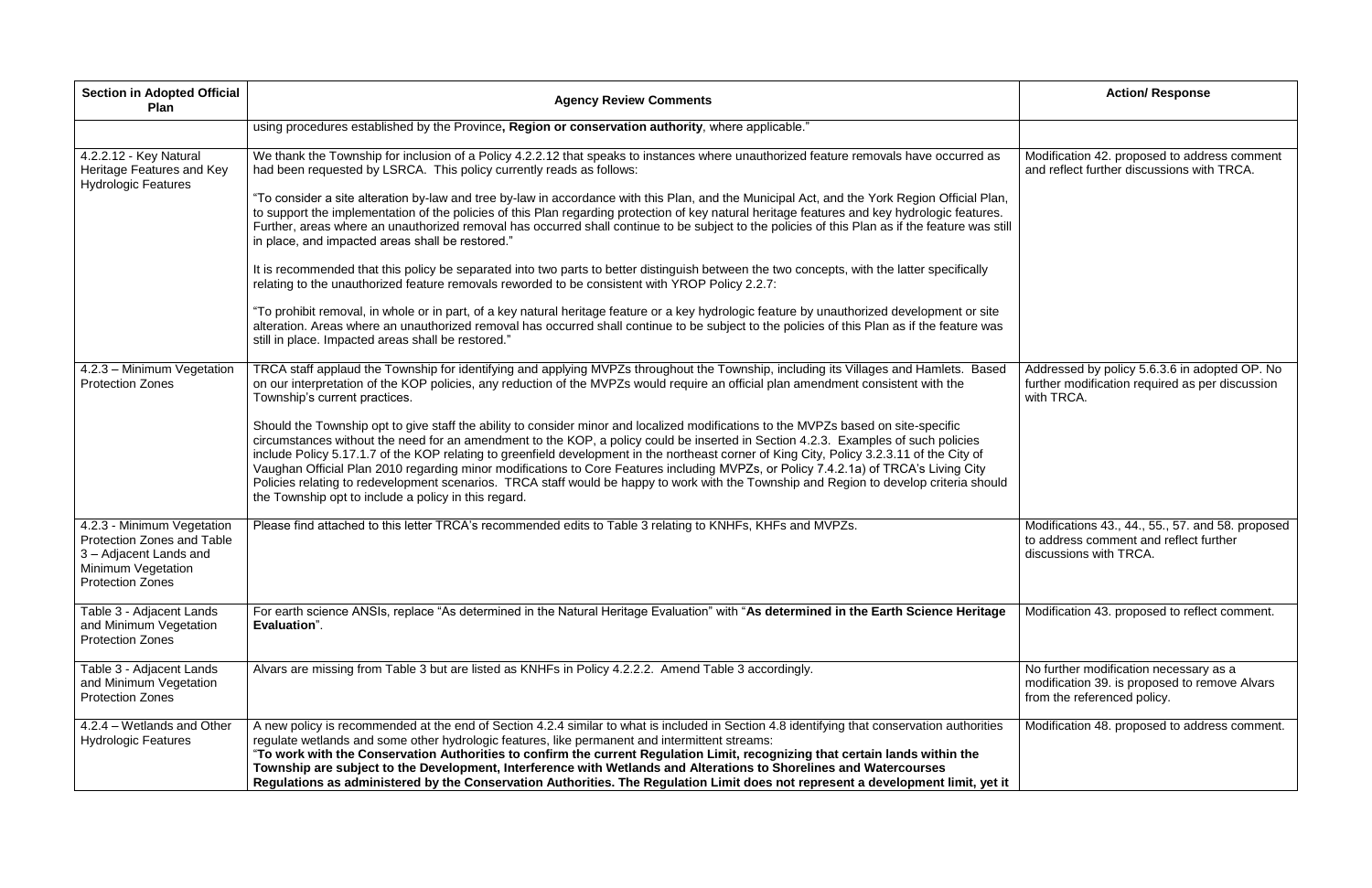| <b>Section in Adopted Official</b><br><b>Plan</b>                                                        | <b>Agency Review Comments</b>                                                                                                                                                                                                                                                                                                                                                                                                                                                                                                                                                                                                                                                                                                                                                                                                                                                                                                                                                                                                                                                                           | <b>Action/ Response</b>                                   |
|----------------------------------------------------------------------------------------------------------|---------------------------------------------------------------------------------------------------------------------------------------------------------------------------------------------------------------------------------------------------------------------------------------------------------------------------------------------------------------------------------------------------------------------------------------------------------------------------------------------------------------------------------------------------------------------------------------------------------------------------------------------------------------------------------------------------------------------------------------------------------------------------------------------------------------------------------------------------------------------------------------------------------------------------------------------------------------------------------------------------------------------------------------------------------------------------------------------------------|-----------------------------------------------------------|
|                                                                                                          | represents the greatest physical extent of the combined natural hazards and natural features plus a prescribed allowance as set<br>out in the Conservation Authority Regulations. For reference purposes, Appendix 1 illustrates the Regulation Limit for the<br>Toronto and Region Conservation Authority and the Lake Simcoe Region Conservation Authority. The Conservation Authority<br>should be contacted for more updated mapping. The text of the Regulations prevails over any mapping."                                                                                                                                                                                                                                                                                                                                                                                                                                                                                                                                                                                                       |                                                           |
| 4.2.4.3 - Wetlands and Other<br><b>Hydrologic Features</b>                                               | Add "lakes including kettle lakes" to Policy 4.2.4.3 as these are also shown on Schedule 'C3'.                                                                                                                                                                                                                                                                                                                                                                                                                                                                                                                                                                                                                                                                                                                                                                                                                                                                                                                                                                                                          | Modification 47. proposed to reflect comment.             |
| 4.2.5.6.a - Woodlands                                                                                    | Add "Environmentally Significant Area" to Policy 4.2.5.6.a.                                                                                                                                                                                                                                                                                                                                                                                                                                                                                                                                                                                                                                                                                                                                                                                                                                                                                                                                                                                                                                             | Modification 50. proposed to reflect comment.             |
| 4.2.5 - Woodlands                                                                                        | It is recommended that the Section 4.2.5 include a policy consistent with YROP Policy 2.2.50 that local municipalities shall develop an<br>Urban Forest Management Plan, together with York Region, that may include additional locally significant woodlands.                                                                                                                                                                                                                                                                                                                                                                                                                                                                                                                                                                                                                                                                                                                                                                                                                                          | Modification 54. proposed to address comment.             |
| 4.2.5 - Woodlands                                                                                        | It is recommended that a new policy be inserted in Section 4.2.5 requiring an MVPZ to local woodlands identified for protection as<br>previously requested by TRCA in Section 4.2.3 and Table 3 above.                                                                                                                                                                                                                                                                                                                                                                                                                                                                                                                                                                                                                                                                                                                                                                                                                                                                                                  | Modification 55. proposed to address comment.             |
| 4.2.6.1 - Valleylands                                                                                    | We ask that Policy 4.2.6.1 be amended to add the bolded text: "To prohibit development and site alteration in a significant valleyland or<br>other valleyland except as provided in this Plan."                                                                                                                                                                                                                                                                                                                                                                                                                                                                                                                                                                                                                                                                                                                                                                                                                                                                                                         | Modifications 57. and 58. proposed to address<br>comment. |
| 4.2.6 - Valleylands                                                                                      | A new policy is recommended at the end of Section 4.2.6 similar to what is included in Section 4.8 regarding lands regulated by<br>conservation authorities, such as valleylands:<br>"To work with the Conservation Authorities to confirm the current Regulation Limit, recognizing that certain lands, such as<br>valleylands, within the Township are subject to the Development, Interference with Wetlands and Alterations to Shorelines and<br>Watercourses Regulations as administered by the Conservation Authorities. The Regulation Limit does not represent a<br>development limit, yet it represents the greatest physical extent of the combined natural hazards and natural features plus a<br>prescribed allowance as set out in the Conservation Authority Regulations. For reference purposes, Appendix 1 illustrates the<br>Regulation Limit for the Toronto and Region Conservation Authority and the Lake Simcoe Region Conservation Authority. The<br>Conservation Authority should be contacted for more updated mapping. The text of the Regulations prevails over any mapping." | Modification 58. proposed to reflect comment.             |
| 4.2.8.1 - Areas of Natural<br>and Scientific Interest and<br><b>Environmentally Significant</b><br>Areas | We ask that Policy 4.2.8.1 be amended to add the bolded text: "The addition of any Life Science or Earth Science ANSIs"                                                                                                                                                                                                                                                                                                                                                                                                                                                                                                                                                                                                                                                                                                                                                                                                                                                                                                                                                                                 | Modification 60. proposed to reflect comment.             |
| 4.2.8.3 - Areas of Natural<br>and Scientific Interest and<br><b>Environmentally Significant</b><br>Areas | Add "technical papers or policies" to the end of the sentence in Policy 4.2.8.3.                                                                                                                                                                                                                                                                                                                                                                                                                                                                                                                                                                                                                                                                                                                                                                                                                                                                                                                                                                                                                        | Modification 61. proposed to reflect comment.             |
| 4.2.8 - Areas of Natural and<br>Scientific Interest and<br><b>Environmentally Significant</b><br>Areas   | Add a new policy at the end of Section 4.2.8 similar to YROP Policy 2.2.24: "That Environmentally Significant Areas on the Oak<br>Ridges Moraine or within the Natural Heritage System of the Protected Countryside of the Greenbelt Plan, which have been<br>identified by a conservation authority, are also considered to be key natural heritage features, subject to the same requirements<br>for protection and study as those identified in the Oak Ridges Moraine Conservation Plan and Greenbelt Plan for Life Science<br>Areas of Natural and Scientific Interest."                                                                                                                                                                                                                                                                                                                                                                                                                                                                                                                           | Modification 62. proposed to reflect comment.             |
| 4.3.1.d - Natural Heritage                                                                               | We ask that Policy 4.3.1.d be amended to add the bolded text: "Meet the requirements of the Provincial Plans and in accordance with                                                                                                                                                                                                                                                                                                                                                                                                                                                                                                                                                                                                                                                                                                                                                                                                                                                                                                                                                                     | Modification 64. proposed to reflect comment.             |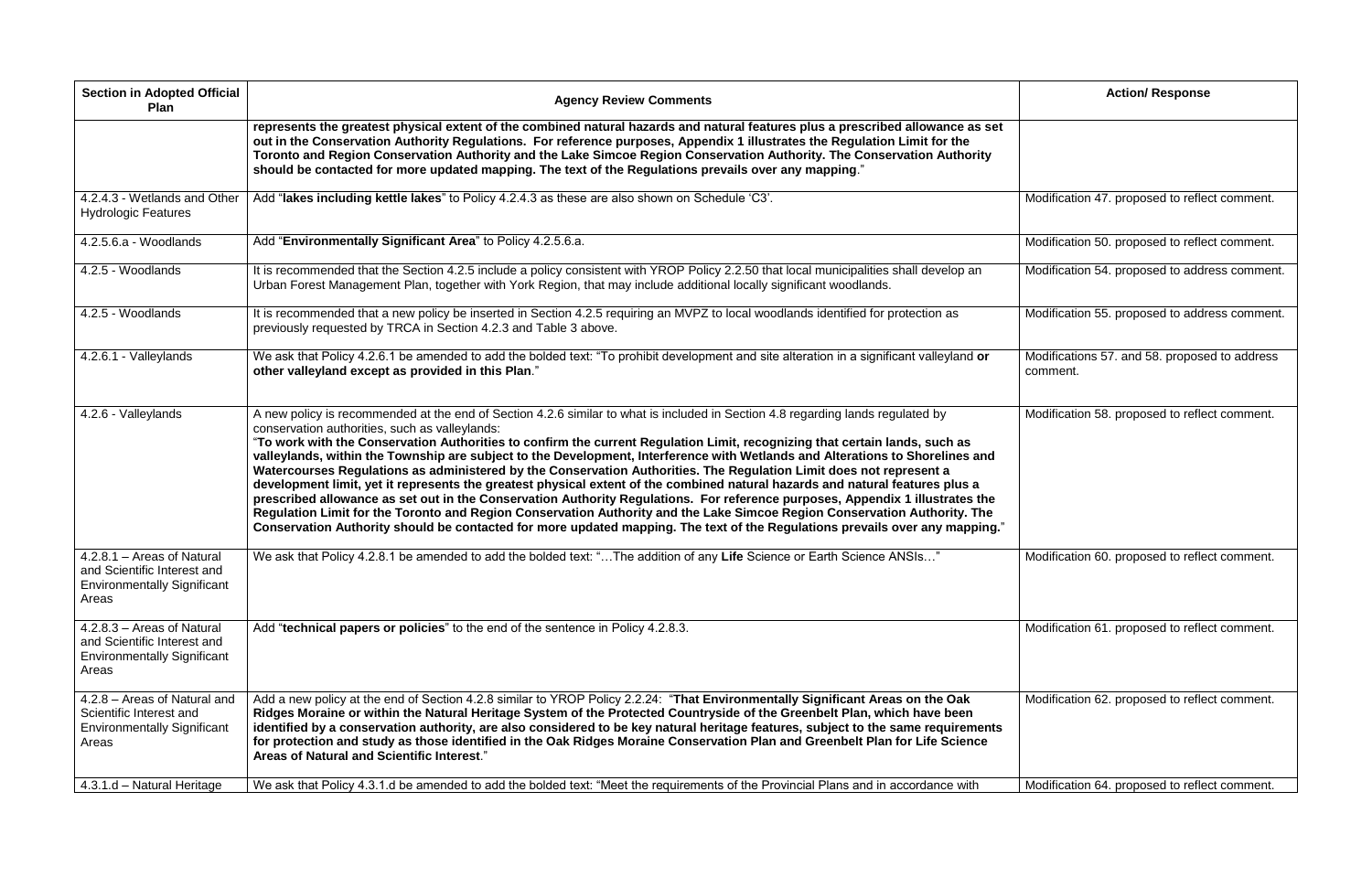| <b>Section in Adopted Official</b><br>Plan                                                             | <b>Agency Review Comments</b>                                                                                                                                                                                                                                                                                                                                                                                                                                                                                                                                                                                                                                                                                                                                                                                                                                                                                                                                                           | <b>Action/ Response</b>                                                                                                       |
|--------------------------------------------------------------------------------------------------------|-----------------------------------------------------------------------------------------------------------------------------------------------------------------------------------------------------------------------------------------------------------------------------------------------------------------------------------------------------------------------------------------------------------------------------------------------------------------------------------------------------------------------------------------------------------------------------------------------------------------------------------------------------------------------------------------------------------------------------------------------------------------------------------------------------------------------------------------------------------------------------------------------------------------------------------------------------------------------------------------|-------------------------------------------------------------------------------------------------------------------------------|
| <b>Evaluations and Hydrologic</b><br>Evaluations                                                       | Provincial and Conservation Authority policies, technical papers and guidelines as applicable."                                                                                                                                                                                                                                                                                                                                                                                                                                                                                                                                                                                                                                                                                                                                                                                                                                                                                         |                                                                                                                               |
| 4.3.2 - Natural Heritage<br><b>Evaluations and Hydrologic</b><br>Evaluations                           | Policy 4.3.2 should be expanded to indicate that "The boundaries of other key natural heritage features within the natural heritage<br>system will need to be staked and surveyed in the field and approved by the Township in consultation with the conservation<br>authority, Ministry of Natural Resources and Forestry or other agencies as may be required, depending on the features involved."                                                                                                                                                                                                                                                                                                                                                                                                                                                                                                                                                                                   | Modification 65. proposed to reflect comment.                                                                                 |
| 4.5 - Watershed Planning                                                                               | Consider incorporating the YROP policies on watershed planning (2.3.36 to 2.3.39) in KOP Section 4.5 where they are not already covered<br>in this section.                                                                                                                                                                                                                                                                                                                                                                                                                                                                                                                                                                                                                                                                                                                                                                                                                             | Modifications 66. and 67. proposed to address<br>comment and reflect further discussions with<br>TRCA.                        |
| 4.6 - Key Hydrologic Areas                                                                             | The abbreviation for Significant Groundwater Recharge Areas in Section 4.6 should be SGRAs, not SRGAs.                                                                                                                                                                                                                                                                                                                                                                                                                                                                                                                                                                                                                                                                                                                                                                                                                                                                                  | Modification 68. proposed to reflect comment.                                                                                 |
| 4.6 – Key Hydrologic Areas                                                                             | Add the word "and" in the last paragraph of Section 4.6: "not negatively affect the hydrological and hydrogeological functions"                                                                                                                                                                                                                                                                                                                                                                                                                                                                                                                                                                                                                                                                                                                                                                                                                                                         | Modification 69. proposed to reflect comment.                                                                                 |
| 4.6.1 - Key Hydrologic Areas                                                                           | With reference to Clause 2 (b): The CTC SPP only requires that an Environmental Assessment or similar planning process be implemented<br>to demonstrate how stormwater pond discharges and sanitary sewers and related pipes can be located outside of Wellhead Protection<br>Area B because in this vulnerable area the activity could be a significant drinking water threat. Stormwater pond discharge and sanitary<br>sewers and related pipes cannot be a significant drinking water threat in highly vulnerable aquifers. Given the fairly expansive distribution, it<br>will be difficult to demonstrate how stormwater pond discharges and sanitary sewers and related pipes can be located outside of these<br>areas.                                                                                                                                                                                                                                                          | Modification 70. proposed to address comment<br>and reflect further discussions with TRCA.                                    |
| 4.7 - Source Protection                                                                                | Please remove the word "and" in reference to the Credit Valley - Toronto and Region - Central Lake Ontario Source Protection Region.                                                                                                                                                                                                                                                                                                                                                                                                                                                                                                                                                                                                                                                                                                                                                                                                                                                    | Modification 71. proposed to reflect comment.                                                                                 |
| 4.7.2 - Wellhead Protection<br>Areas                                                                   | Please label Section 4.7.2 as "Wellhead Protection Areas - Water Quality" for consistency with Section 4.7.3.                                                                                                                                                                                                                                                                                                                                                                                                                                                                                                                                                                                                                                                                                                                                                                                                                                                                           | Modification 74. proposed to reflect comment.                                                                                 |
| 4.7.2.5. - Wellhead<br>Protection Area B with a<br>vulnerability score of 10 as<br>shown on Schedule G | Please add the following land uses to those prohibited in the WHPA B with a vulnerability score of 10:<br>Below Grade Snow Storage Facilities that are 0.01 hectares in size or greater.<br>At or Above Grade Snow Storage Facilities that are greater than 1 hectare in area, except in emergency scenarios.<br>Aggregate Extraction Sites requiring the storage of fuel where the amount of fuel stored is greater than 250 Litres, within<br>the Toronto and Region Source Protection Area.<br>. Storage Buildings used for non-agricultural source material (NASM) that includes, but is not necessarily restricted to the<br>following materials:<br>I) sewage biosolids;<br>li) Processed plant-based materials including bakery washwater, and<br><del>iii) Any other material that is not from an agricultural source and that is</del><br>capable of being applied to land as a nutrient exclusive of unprocessed<br>plant-based materials.<br>• Aircraft de-icing facilities. | Modification 76. proposed to address comment<br>and reflect further discussions with TRCA and<br>York Region Water Resources. |
| 4.7.2.6 - Wellhead Protection<br>Area A with a vulnerability<br>score of 10 as shown on<br>Schedule G  | Please remove the "Storage of snow where the threat is considered significant". This is captured with the addition of the two circumstances<br>above and the statement of 6a.                                                                                                                                                                                                                                                                                                                                                                                                                                                                                                                                                                                                                                                                                                                                                                                                           | Modification 77. proposed to reflect comment.                                                                                 |
|                                                                                                        | 4.7.2.6 - Wellhead Protection   Please add the following land uses to those prohibited in the WHPA A with a vulnerability score of 10:                                                                                                                                                                                                                                                                                                                                                                                                                                                                                                                                                                                                                                                                                                                                                                                                                                                  | Modification 79. proposed to address comment                                                                                  |

|    | <b>Action/ Response</b>                                                                                                       |
|----|-------------------------------------------------------------------------------------------------------------------------------|
|    |                                                                                                                               |
|    | Modification 65. proposed to reflect comment.                                                                                 |
| I  | Modifications 66. and 67. proposed to address<br>comment and reflect further discussions with<br>TRCA.                        |
|    | Modification 68. proposed to reflect comment.                                                                                 |
|    | Modification 69. proposed to reflect comment.                                                                                 |
| Ł  | Modification 70. proposed to address comment<br>and reflect further discussions with TRCA.                                    |
| it |                                                                                                                               |
|    | Modification 71. proposed to reflect comment.                                                                                 |
|    | Modification 74. proposed to reflect comment.                                                                                 |
|    | Modification 76. proposed to address comment<br>and reflect further discussions with TRCA and<br>York Region Water Resources. |
| s  | Modification 77. proposed to reflect comment.                                                                                 |
|    | Modification 79. proposed to address comment                                                                                  |
|    |                                                                                                                               |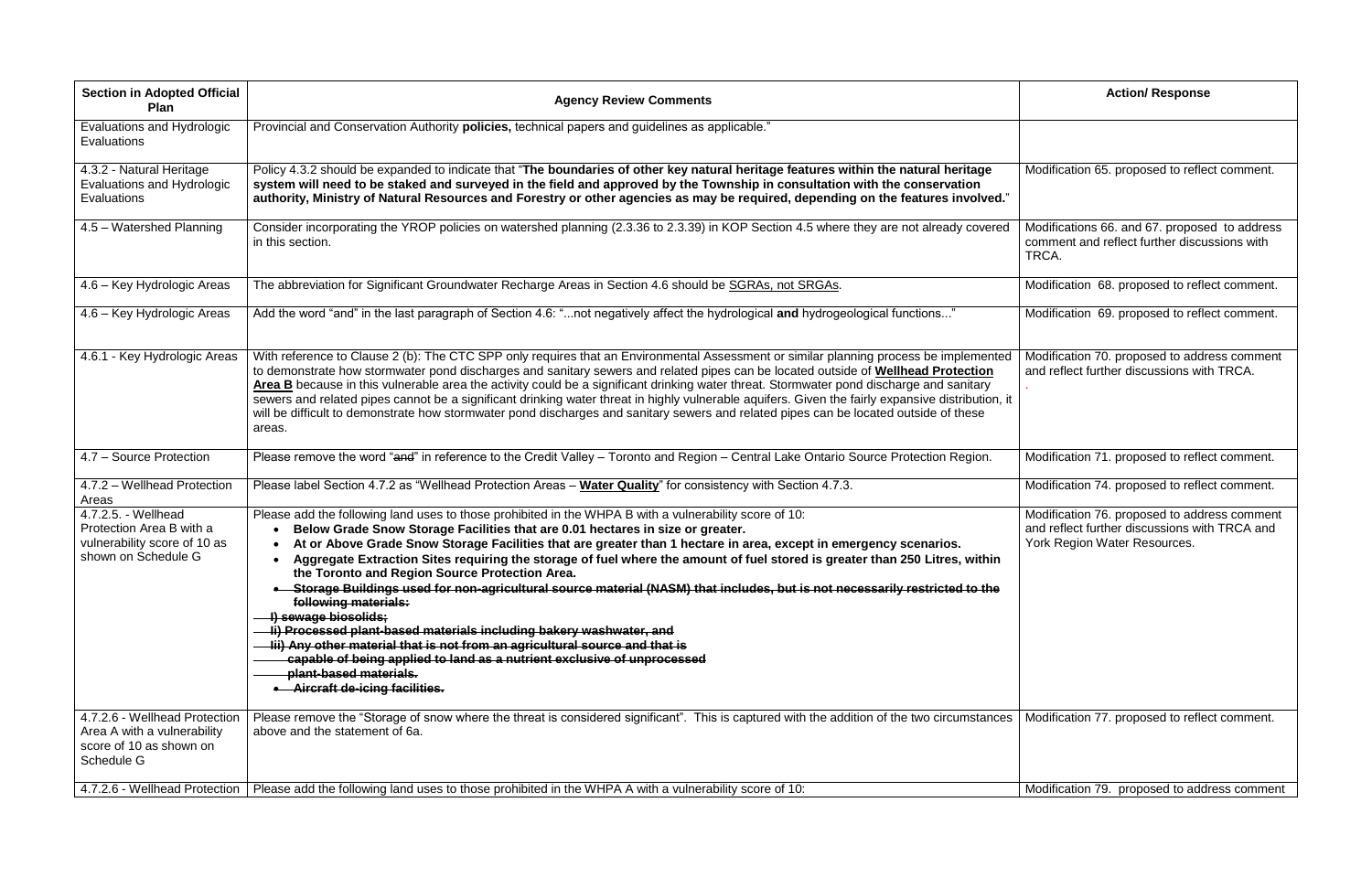| <b>Section in Adopted Official</b><br>Plan                                                                  | <b>Agency Review Comments</b>                                                                                                                                                                                                                                                                                                                                                                                                                                                                                                                                                                                                                                                                                                                                                                                                                                                                                                                                                                                                                                                                                                                                                                                                                                                                                                                                                                                                                                                                                                                                                                                                                                                                                      | <b>Action/ Response</b>                                                                                |
|-------------------------------------------------------------------------------------------------------------|--------------------------------------------------------------------------------------------------------------------------------------------------------------------------------------------------------------------------------------------------------------------------------------------------------------------------------------------------------------------------------------------------------------------------------------------------------------------------------------------------------------------------------------------------------------------------------------------------------------------------------------------------------------------------------------------------------------------------------------------------------------------------------------------------------------------------------------------------------------------------------------------------------------------------------------------------------------------------------------------------------------------------------------------------------------------------------------------------------------------------------------------------------------------------------------------------------------------------------------------------------------------------------------------------------------------------------------------------------------------------------------------------------------------------------------------------------------------------------------------------------------------------------------------------------------------------------------------------------------------------------------------------------------------------------------------------------------------|--------------------------------------------------------------------------------------------------------|
| Area A with a vulnerability<br>score of 10 as shown on<br>Schedule G                                        | Livestock grazing and pasturing Agricultural outdoor confinement, pasturing or farm-animal yards where the nutrients are<br>generated at an annual rate that is not more than 1 nutrient unit per acre.<br>On-site septic systems, including holding tanks, governed under the Building Code Act.<br>Septic systems governed under the Ontario Water Resources Act.<br>Parking lots greater than 2000 square meters in size to protect the municipal water supply from road salt contamination.                                                                                                                                                                                                                                                                                                                                                                                                                                                                                                                                                                                                                                                                                                                                                                                                                                                                                                                                                                                                                                                                                                                                                                                                                    | and reflect further discussions with<br>York Region Water Resources.                                   |
| 4.7.2.6 - Wellhead Protection<br>Area A with a vulnerability<br>score of 10 as shown on<br>Schedule G       | Please add the bold text to the description of "Storage Facilities for Non-Agricultural Source Material - Category 1 (unprocessed plant-<br>based materials including remnants of or discarded fruit and vegetable)."                                                                                                                                                                                                                                                                                                                                                                                                                                                                                                                                                                                                                                                                                                                                                                                                                                                                                                                                                                                                                                                                                                                                                                                                                                                                                                                                                                                                                                                                                              | No modification required as per fu<br>discussion with TRCA and York R<br>Resources.                    |
| 4.7.3 - Wellhead Protection<br>Areas – Quantity (WHPA-Q)                                                    | Please add the following text for consistency with the CTC Source Protection Plan:<br>"Only approving settlement area expansions as part of a municipal comprehensive review where it has been demonstrated<br>that recharge functions will be maintained on lands designated Significant Groundwater Recharge Areas.<br>Settlement area expansions will only be permitted as part of a municipal comprehensive review where the applicable<br>provincial planning criteria have been met and the following has been demonstrated:<br>A) The aquifer has sufficient capacity to sustainably provide municipal water<br>Services to the expanded settlement area;<br>B) the expansion will not adversely impact the aquifers ability to meet the<br>municipal water supply requirements for current and planned service<br>capacity, for other permitted takings, or for wastewater receiving bodies;<br>and<br>C) the hydrological integrity of municipal wells will be maintained."                                                                                                                                                                                                                                                                                                                                                                                                                                                                                                                                                                                                                                                                                                                               | No modification required as per fu<br>discussion with TRCA and York R<br>Resources to address comment. |
| 4.8.1.3 and $4.8.1.17 -$<br>Hazardous Lands,<br><b>Hazardous Sites and</b><br><b>Hazardous Forest Types</b> | Add "The text of the Regulations prevails over any mapping. The Regulation Limit does not represent a development limit." to the<br>end of Policies 4.8.1.3 and 4.8.1.17.                                                                                                                                                                                                                                                                                                                                                                                                                                                                                                                                                                                                                                                                                                                                                                                                                                                                                                                                                                                                                                                                                                                                                                                                                                                                                                                                                                                                                                                                                                                                          | Modifications 81. and 85. propose<br>comment.                                                          |
| 4.8.1.4 and 4.8.1.14 -<br>Hazardous Lands,<br><b>Hazardous Sites and</b><br><b>Hazardous Forest Types</b>   | Please amend Policies 4.8.1.4 and 4.8.1.14 by the adding the text in bold:<br>"That the delineation of hazardous lands and hazardous sites be confirmed through development application review or other applicable<br>studies in consultation with to the satisfaction of the Conservation Authority and that hazardous lands and hazardous sites be<br>suitably zoned in an implementing zoning by-law along with any required setbacks."<br>"To require setbacks, buffers or other measures from hazardous lands and hazardous sites as may be determined through technical<br>studies in support of development applications, and to consult with the Conservation Authority about the appropriateness of setbacks with<br>consideration made to risks associated with climate change. The setback, buffer or minimum vegetation protection zone from a<br>natural hazard (e.g., flood plain, meander belt, stable top of bank) shall be in accordance with Table 3 and policy 4.8.1.14, and<br>shall be to the satisfaction of the Township and Conservation Authority., unless an alternative is approved by the Conservation<br><b>Authority.</b> "<br>Should TRCA's recommended changes to Table 3 not be incorporated into the KOP, we ask that minimum buffers to hazardous lands and<br>hazardous sites be incorporated in Policy 4.8.1.14 and that the policy indicate that those buffers shall be to the satisfaction of the<br>Conservation Authority. TRCA's recommended minimum buffer is 10 metres from the greatest extent of all features and hazards (see<br>7.3.1.4 of The Living City Policies for full policies, which also includes 30 metre buffers to provincially significant wetlands). | Modifications 82. and 84. propose<br>comment and further reflect furthe<br>with TRCA.                  |

| <b>Action/ Response</b>                                                                                                |
|------------------------------------------------------------------------------------------------------------------------|
| and reflect further discussions with TRCA and<br>York Region Water Resources.                                          |
| No modification required as per further<br>discussion with TRCA and York Region Water<br>Resources.                    |
| No modification required as per further<br>discussion with TRCA and York Region Water<br>Resources to address comment. |
| Modifications 81. and 85. proposed to reflect<br>comment.                                                              |
| Modifications 82. and 84. proposed to reflect<br>comment and further reflect further discussions<br>with TRCA.         |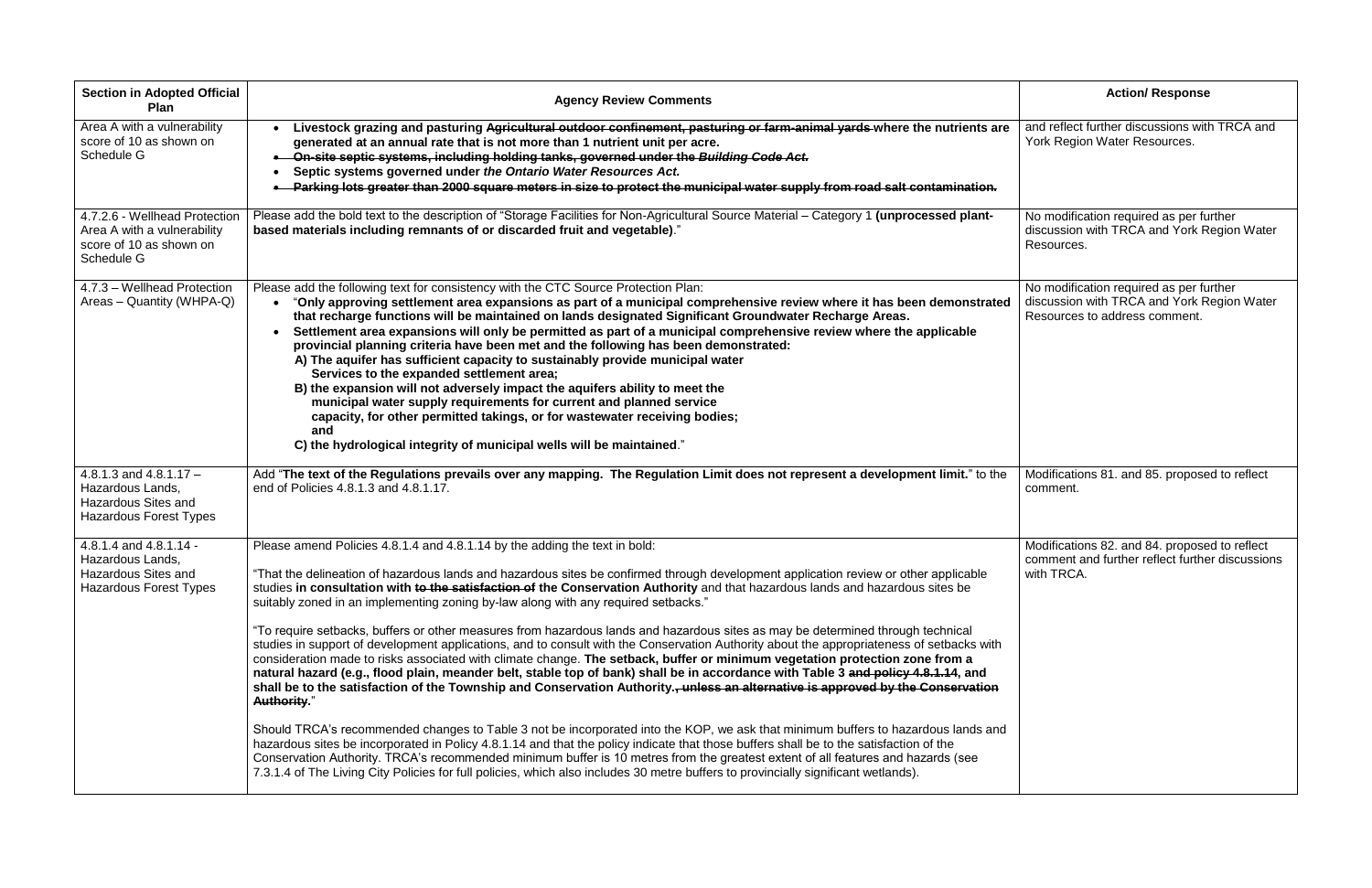| <b>Section in Adopted Official</b><br>Plan                                                            | <b>Agency Review Comments</b>                                                                                                                                                                                                                                                                                                                                                                                                                                                                                                                                                                                                                                                                                                                                                                                                                                                                                                                                                                                                                               | <b>Action/ Response</b>                                                                                      |
|-------------------------------------------------------------------------------------------------------|-------------------------------------------------------------------------------------------------------------------------------------------------------------------------------------------------------------------------------------------------------------------------------------------------------------------------------------------------------------------------------------------------------------------------------------------------------------------------------------------------------------------------------------------------------------------------------------------------------------------------------------------------------------------------------------------------------------------------------------------------------------------------------------------------------------------------------------------------------------------------------------------------------------------------------------------------------------------------------------------------------------------------------------------------------------|--------------------------------------------------------------------------------------------------------------|
| 4.8.1.10 - Hazardous Lands.<br><b>Hazardous Sites and</b><br><b>Hazardous Forest Types</b>            | The reference to Section 4.7.2 in Policy 4.8.1.10 should be replaced with "4.8.2".                                                                                                                                                                                                                                                                                                                                                                                                                                                                                                                                                                                                                                                                                                                                                                                                                                                                                                                                                                          | Modification 83. proposed to reflect comment.                                                                |
| 4.8.1 - Hazardous Lands,<br><b>Hazardous Sites and</b><br><b>Hazardous Forest Types</b>               | Consider adding a new policy at the end of Section 4.8.1, similar to Policy 3.6.3.2 of the Vaughan Official Plan 2010 which addresses<br>overall hazard management and recognizes the interconnectedness of natural hazards and natural features:<br>"To take a comprehensive approach to natural hazard management for all development and site alteration proposals considering<br>factors including but not limited to:<br>a. risk to life and property;<br>b. upstream and downstream impacts and the cumulative impacts of development on the overall hazard level;<br>c. climate change effects on the overall hazard level; and<br>d. impacts to natural features and areas including their ecological and hydrologic functions."<br>Again, these changes emphasize the interconnectedness of natural hazard and natural feature management.                                                                                                                                                                                                         | Modification 86. proposed to reflect comment.                                                                |
| $4.9.1.4$ and $4.9.1.10 -$<br>Human-made Hazards                                                      | It is recommended that Policies 4.9.1.4 and 4.9.1.10 be broadened to encourage the remediation, reuse and rehabilitation of all<br>human made hazards, not just waste disposal sites. Policy 4.9.1.10 should also include private landowners and operators in<br>these remediation, reuse and rehabilitation initiatives.                                                                                                                                                                                                                                                                                                                                                                                                                                                                                                                                                                                                                                                                                                                                   | Modifications 90. and 92. proposed to reflect<br>comment.                                                    |
| 8.5.4 - Road Network,<br>Schedule 'F' -<br><b>Transportation Networks and</b><br>its Sub-schedules    | In the road network on Schedule 'F' and its sub-schedules, there are Potential Future Linkages and Proposed Township Roads that<br>traverse significant environmental areas, including KNHFs, HFs and hazardous lands. Examples include: the Proposed Township Road in<br>the northwest quadrant of King City extending out to Jane Street; the Potential Future Linkage in the southwest quadrant of King City also<br>extending out to Jane Street; and, the Potential Future Linkage in the northeast quadrant of King City extending out to Dufferin Street. The<br>latter is identified in Policy 5.17.1.4 as not being a viable linkage option and should be removed from the Schedule 'F1'. The others should<br>be supported by a new policy in Section 8.5.4 specifically indicating that the Potential Future Linkages and Proposed Township Roads<br>shown on the schedules are conceptual and subject to confirmation and alternative alignment based on the studies and policies identified<br>elsewhere in the KOP.                           | Modifications 173. and to Schedules $F -$<br>Transportation Networks proposed to address<br>comment.         |
| $8.5.9 - Active$<br>Transportation, Schedule 'F<br>- Transportation Networks<br>and its Sub-schedules | On September 27, 2019, the TRCA Board of Directors fully endorsed the TRCA Trail Strategy for the Greater Toronto Region<br>(https://trca.ca/conservation/greenspace-management/trail-strategy/). The strategy outlines TRCA's plan to work with partners to complete,<br>expand, manage and celebrate the Greater Toronto Region Trail Network, a connected trail network in our regional greenspace system. It<br>serves as a framework to protect potential trail alignments, and to guide the planning, development, and management of these trails.<br>While the TRCA Trail Strategy for the Greater Toronto Region was endorsed after Council adoption of the KOP on September 23, 2019, we<br>would like to take this opportunity to incorporate components of this regional initiative into the Plan. Much of TRCA's Strategy is already<br>captured in KOP Schedule 'F'. TRCA Greenspace Conservation staff would be pleased to meet with Township and Region staff to discuss<br>the Trail Strategy and our shared objectives for trail linkages. | Modifications to Schedules F - Transportation<br>Networks, where applicable, proposed to<br>address comment. |
| $9.1.2.10 - Complete$<br>Applications                                                                 | TRCA staff asks that commenting agencies be added to the list of parties in Policy 9.1.2.10 that can request additional submission<br>materials beyond those provided in Table 4 as part of the plan review process.                                                                                                                                                                                                                                                                                                                                                                                                                                                                                                                                                                                                                                                                                                                                                                                                                                        | No modification required based on further<br>discussion with TRCA.                                           |
| 9.2.2.h - Consents                                                                                    | Please remove the word "significant" from Policy 9.2.2.h to ensure there is no negative impact on all natural heritage features, all hydrologic<br>features, or their functions.                                                                                                                                                                                                                                                                                                                                                                                                                                                                                                                                                                                                                                                                                                                                                                                                                                                                            | Modification 189. proposed to reflect comment                                                                |
| Schedule 'C' - Natural<br>Heritage Systems, 'D' -                                                     | We note in WSP's response to agency comments that the conservation authorities' NHS mapping has been incorporated into the KOP<br>schedules. We note in some areas that this does not appear to be the case, e.g., Laskay. We would ask that the digital NHS layer in the                                                                                                                                                                                                                                                                                                                                                                                                                                                                                                                                                                                                                                                                                                                                                                                   | No modification required based on further<br>discussion with TRCA.                                           |

|         | <b>Action/ Response</b>                                                                                      |
|---------|--------------------------------------------------------------------------------------------------------------|
|         | Modification 83. proposed to reflect comment.                                                                |
|         | Modification 86. proposed to reflect comment.                                                                |
|         | Modifications 90. and 92. proposed to reflect<br>comment.                                                    |
|         | Modifications 173. and to Schedules F -<br>Transportation Networks proposed to address<br>comment.           |
| ۱,<br>e | Modifications to Schedules F - Transportation<br>Networks, where applicable, proposed to<br>address comment. |
|         | No modification required based on further<br>discussion with TRCA.                                           |
| С       | Modification 189. proposed to reflect comment.                                                               |
|         | No modification required based on further<br>discussion with TRCA.                                           |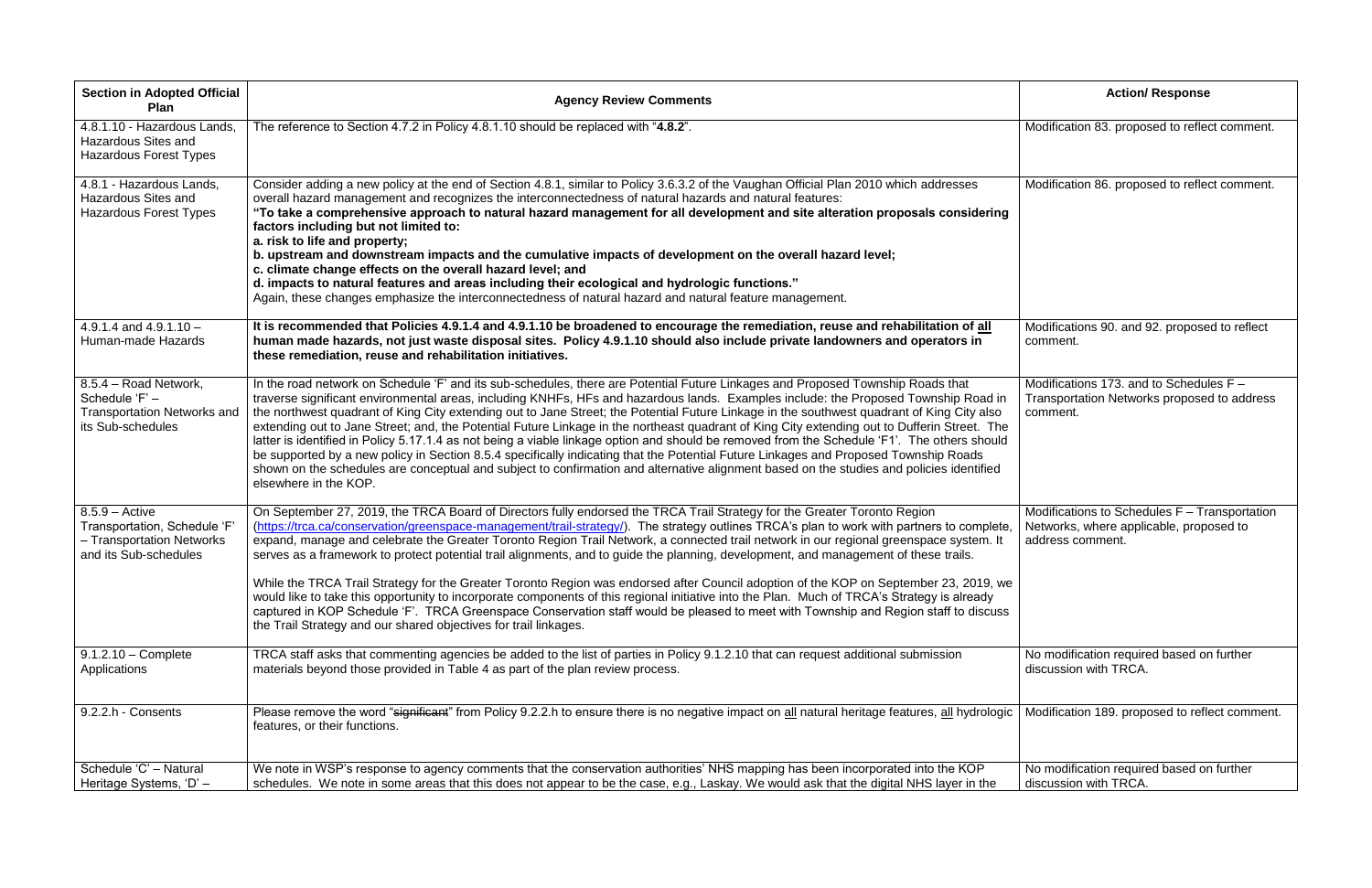|   | <b>Action/ Response</b>                                                                                     |
|---|-------------------------------------------------------------------------------------------------------------|
|   |                                                                                                             |
|   | Modifications to Schedule D2 - Village of<br>Nobleton Land Use Designations proposed to<br>address comment. |
| Э | Modifications to Schedule C4 - Key Hydrologic<br>Areas proposed to reflect comment.                         |
|   |                                                                                                             |
| è | Modifications 166., 169., 170., 185. and 68.<br>proposed to reflect comment.                                |
|   |                                                                                                             |
|   |                                                                                                             |
|   | Modifications to all Schedules, where<br>appropriate, proposed to address comment.                          |
|   |                                                                                                             |

| <b>Section in Adopted Official</b><br>Plan                                                                                                   | <b>Agency Review Comments</b>                                                                                                                                                                                                                                                                                                                                                                                                                                                                                                                                                                                                                                                                                                                                                                                                                                                                                    | <b>Action/ Response</b>                                                                 |
|----------------------------------------------------------------------------------------------------------------------------------------------|------------------------------------------------------------------------------------------------------------------------------------------------------------------------------------------------------------------------------------------------------------------------------------------------------------------------------------------------------------------------------------------------------------------------------------------------------------------------------------------------------------------------------------------------------------------------------------------------------------------------------------------------------------------------------------------------------------------------------------------------------------------------------------------------------------------------------------------------------------------------------------------------------------------|-----------------------------------------------------------------------------------------|
| <b>Villages Land Uses</b><br>Designations and 'E' -<br>Countryside Land Uses and<br>their Sub-schedules - Hamlet<br><b>Land Uses</b>         | KOP be shared with TRCA to confirm.                                                                                                                                                                                                                                                                                                                                                                                                                                                                                                                                                                                                                                                                                                                                                                                                                                                                              |                                                                                         |
| Schedules 'D'- Villages Land<br>Uses Designations and 'E' -<br>Countryside Land Uses and<br>their Sub-schedules - Hamlet<br><b>Land Uses</b> | TRCA staff notes the NHS land use designation was modified to address recent development approvals to the extent possible prior to<br>Council adoption of the Plan. We acknowledge and appreciate those changes, but there still appears to be errors in Schedules 'D' and 'E'.<br>Some areas designated as residential have been approved as part of the NHS and vice versa. The example highlighted in TRCA's<br>September 5, 2019 email in the northwest quadrant of Nobleton (Edgecore Investments/Via Moto) is one example of a site that contains a<br>stream corridor that is part of the approved NHS. Mary Lake Estates southwest of Keele Street and 15 <sup>th</sup> Sideroad in King City is another<br>example. Schedules 'D' and 'E' should be checked and updated with the most recent information.                                                                                               | Modifications to Schedule D2 - Vi<br>Nobleton Land Use Designations<br>address comment. |
| Schedule 'C4' - Key<br><b>Hydrologic Areas</b>                                                                                               | The Significant Groundwater Recharge Areas illustrated on Schedule 'C4' are not current. TRCA staff sent the most current, Ministry of the<br>Environment, Conservation and Parks-approved SGRA spatial data to Ann-Marie McCallum, GIS Coordinator on June 6, 2019.                                                                                                                                                                                                                                                                                                                                                                                                                                                                                                                                                                                                                                             | Modifications to Schedule C4 - Ke<br>Areas proposed to reflect commer                   |
| <b>Lake Simcoe Region Conservation Authority</b><br>D. Ruggle, Planner II - November 20, 2019                                                |                                                                                                                                                                                                                                                                                                                                                                                                                                                                                                                                                                                                                                                                                                                                                                                                                                                                                                                  |                                                                                         |
|                                                                                                                                              | Appears that the previous comments of the LSRCA have been addressed in the adopted document. As such we have no concerns with the<br>Region approving the Plan.<br>We do note that "phosphorus" is misspelled a number of times within the text as well as the acronym for Significant Groundwater Recharge                                                                                                                                                                                                                                                                                                                                                                                                                                                                                                                                                                                                      | Modifications 166., 169., 170., 185.<br>proposed to reflect comment.                    |
|                                                                                                                                              | Area should read "SGRA" not "SRGA" in section 4.6.                                                                                                                                                                                                                                                                                                                                                                                                                                                                                                                                                                                                                                                                                                                                                                                                                                                               |                                                                                         |
| <b>Town of Bradford West Gwilimbury</b>                                                                                                      | R. Windle, Manager, Office of Community Planning - October 22, 2019                                                                                                                                                                                                                                                                                                                                                                                                                                                                                                                                                                                                                                                                                                                                                                                                                                              |                                                                                         |
| Township-wide Schedules                                                                                                                      | No substantive comments but point of clarification regarding boundary depiction between Town of Bradford West Gwillimbury and<br>Township of King where the portion of King Township stretches down Highway 11 towards Bridges Street.<br>Concerned it is not reflected on the applicable Schedules.                                                                                                                                                                                                                                                                                                                                                                                                                                                                                                                                                                                                             | Modifications to all Schedules, wh<br>appropriate, proposed to address                  |
| <b>Town of Aurora</b><br>A. Sallese, Senior Policy Planning - November 21, 2019                                                              |                                                                                                                                                                                                                                                                                                                                                                                                                                                                                                                                                                                                                                                                                                                                                                                                                                                                                                                  |                                                                                         |
| Active Transportation,<br><b>Complete Streets and Travel</b><br><b>Demand Management</b>                                                     | The Growth Plan (2019) sets out a broad vision for transportation within the Greater Golden Horseshoe. It includes policies to improve<br>integration between transportation and land use planning decisions across the region, including, among other matters:<br>requiring the adoption of a complete streets approach when designing, refurbishing or reconstructing existing or planned streets<br>and street networks, and highlighting the importance of active transportation, particularly for transit;<br>promoting an increased modal share for active transportation and transit, including convenient, multimodal options for intra- and<br>inter-municipal travel, which supports reduced air pollution and improved public health outcomes; and,<br>requiring municipalities to develop and implement Transportation Demand Management policies in official plans and other planning<br>documents. | Modification 171. proposed to refle                                                     |
|                                                                                                                                              | Staff applaud King Township Staff and the draft OP policy direction for active transportation routes, the use of alternate<br>transportation modes (e.g. transit, walking & cycling) to reduce automobile dependence in existing rights-of-way, and policies that<br>promote a Complete Streets approach in the design of new and existing streets.<br>2. Staff recommend further strengthening the policies by considering specific and measurable Transit Oriented Development (TOD)                                                                                                                                                                                                                                                                                                                                                                                                                           |                                                                                         |
|                                                                                                                                              | and Travel Demand Management (TDM) policies to reduce single-occupant vehicle usage.                                                                                                                                                                                                                                                                                                                                                                                                                                                                                                                                                                                                                                                                                                                                                                                                                             |                                                                                         |

Modification 171. proposed to reflect comment.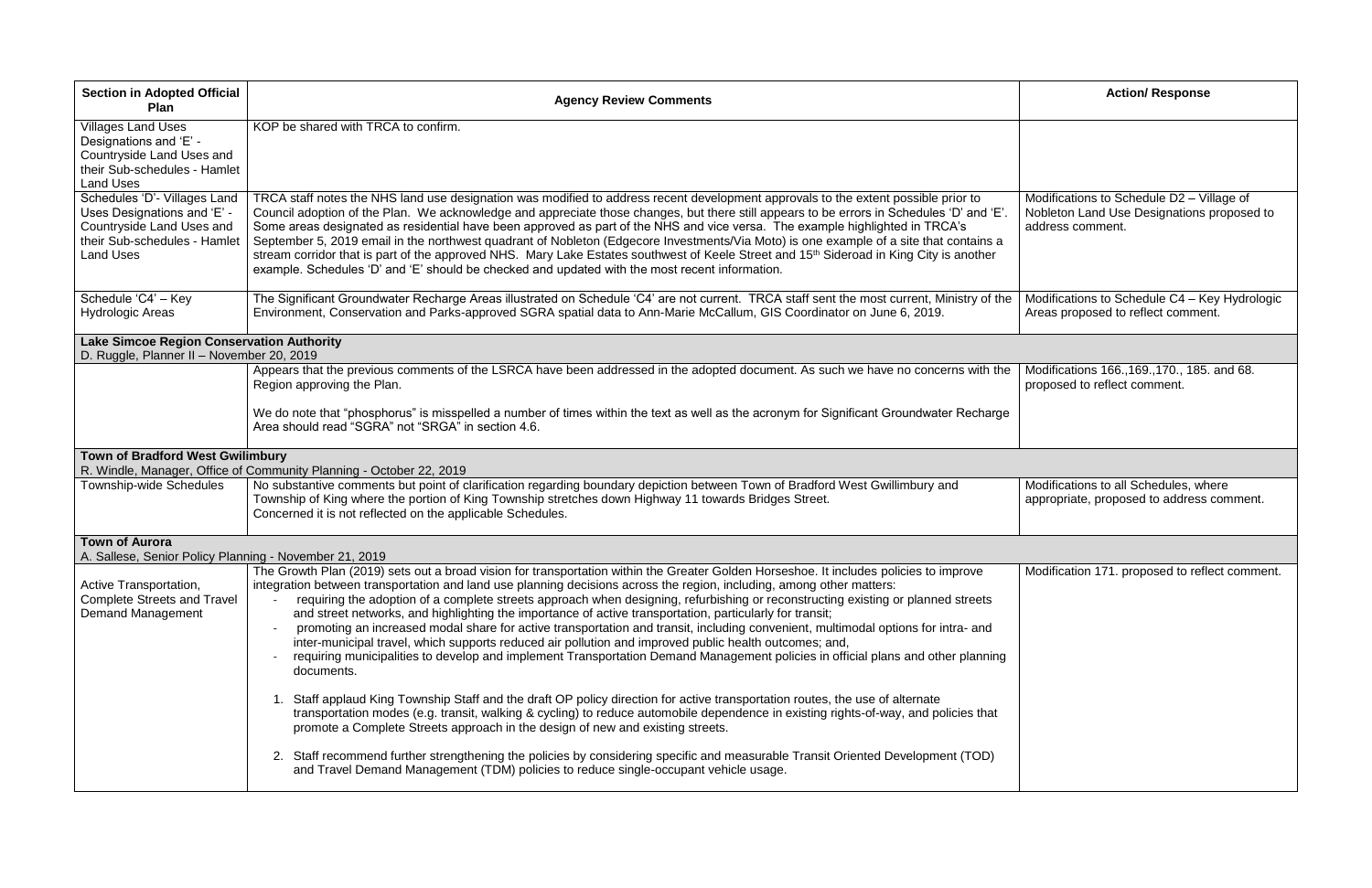| <b>Section in Adopted Official</b><br><b>Plan</b>              | <b>Agency Review Comments</b>                                                                                                                                                                                                                                                                                                                                                                                                                                                                                                                                                                                                                                                                                                                                    | <b>Action/ Response</b>                                                                |
|----------------------------------------------------------------|------------------------------------------------------------------------------------------------------------------------------------------------------------------------------------------------------------------------------------------------------------------------------------------------------------------------------------------------------------------------------------------------------------------------------------------------------------------------------------------------------------------------------------------------------------------------------------------------------------------------------------------------------------------------------------------------------------------------------------------------------------------|----------------------------------------------------------------------------------------|
|                                                                | 3. Schedule F of the draft KTOP identifies planned 'Active Transportation' routes on 17th Sideroad (Wellington St W) and 18th<br>Sideroad (St. John's Sideroad). Have cross-sections for the above Regional Roads been developed for these rights-of-way as part<br>of the Regional Transportation Master Plan, or at a local level, and do they include active transportation facilities?                                                                                                                                                                                                                                                                                                                                                                       |                                                                                        |
| Municipal Coordination & the<br><b>Regional Street Network</b> | The Town of Aurora's Official Plan promotes transportation systems that provide convenient movement within, and linkages to, external<br>transportation systems within the Town, Region and throughout the Province. An important objective of the Town's Official Plan is the<br>provision of a highly interconnected, convenient and safe system of routes for pedestrians and cyclists, across municipal boundaries, and<br>developing a multi-modal transportation system that is compatible with existing and future land use system.                                                                                                                                                                                                                       | No further modifications required.                                                     |
|                                                                | 4. Staff are pleased to see that the KTOP includes policies that encourage improved connectivity for pedestrians and cyclists by way<br>of Planned Active Transportation Routes. We look forward to working with the Town and Region in implementing an integrated<br>multi-modal transportation system between municipalities.                                                                                                                                                                                                                                                                                                                                                                                                                                  |                                                                                        |
| The Role of Public Streets<br>and Planned Rights-of-Way        | Public streets are significant public open spaces which connect people and places and can support the development of sustainable,<br>economically vibrant and complete communities. A goal in improving the function of the transportation network is to provide for the efficient<br>and safe passage of pedestrians and cyclists, the operation of public transit, and a balanced approach to providing infrastructure for<br>vehicles.                                                                                                                                                                                                                                                                                                                        | No further modifications required.                                                     |
|                                                                | 5. Staff recommend refining the policies in the draft KTOP to further support the role of public streets and their function in:<br>a) integrating and balancing the needs and priorities of the various users and uses within the right-of-way, including space for other<br>street elements, such as trees and landscaping, green infrastructure, snow and stormwater management, wayfinding, boulevard<br>cafes, marketing and vending, and street furniture;<br>b) improving the quality and convenience of active transportation options within all communities;<br>reflecting differences in local context and character;<br>C)<br>providing building access and address; and<br>d)<br>serving as community destinations and public gathering places.<br>e) |                                                                                        |
|                                                                | 6. The Town of Aurora's Official Plan identifies the classification of streets and planned rights-of-way of in Schedules 'I' and 'J' (see<br>attached). Staff recommend creating similar schedules in the KTOP. Please note that York Region's OP (Map 12) indicates that<br>there is a segment of east-road road at the intersection of Wellington Street West and Bathurst Street that should have a planned<br>ROW of up to 20m, whereas both the KTOP & Town of Aurora's Official Plan (see attached) show this segment as having a 36m<br>planned right-of-way.                                                                                                                                                                                             |                                                                                        |
| <b>Public Transit</b>                                          | Public transit is an integral part of the transportation network and its importance in reducing traffic, greenhouse gas emissions, promoting<br>active transportation, and reducing the need for unnecessary road expansions through established neighbourhoods.<br>7. Staff would like to continue to work with its municipal partners and the Region to ensure that active transportation networks,<br>including cycling, are comprehensive and integrated into transportation planning. The integration of transportation and land use<br>planning is an important component to shifting modality from automobiles to more sustainable transportation options, and increasing<br>accessibility throughout the Town and across municipal boundaries.           | Noted. No changes required.                                                            |
| <b>Cycling &amp; Pedestrian Policy</b><br>Framework            | The Town of Aurora's Official Plan supports building a physical environment that supports and encourages walking, including vibrant<br>streets, parks, public squares and neighbourhoods where people will choose to walk more often. Aurora's Trail Network forms an important<br>link connects people to destinations such as schools, recreation centres, employment areas and commercial centres.<br>Staff recommend strengthening the KTOP policies such that they promote the development of safe and comfortable pedestrian and<br>8.                                                                                                                                                                                                                     | Modifications to Schedules F - Transportation<br>Networks proposed to address comment. |
|                                                                | cycling routes across municipal boundaries in support of an integrated transportation system across the Region.                                                                                                                                                                                                                                                                                                                                                                                                                                                                                                                                                                                                                                                  |                                                                                        |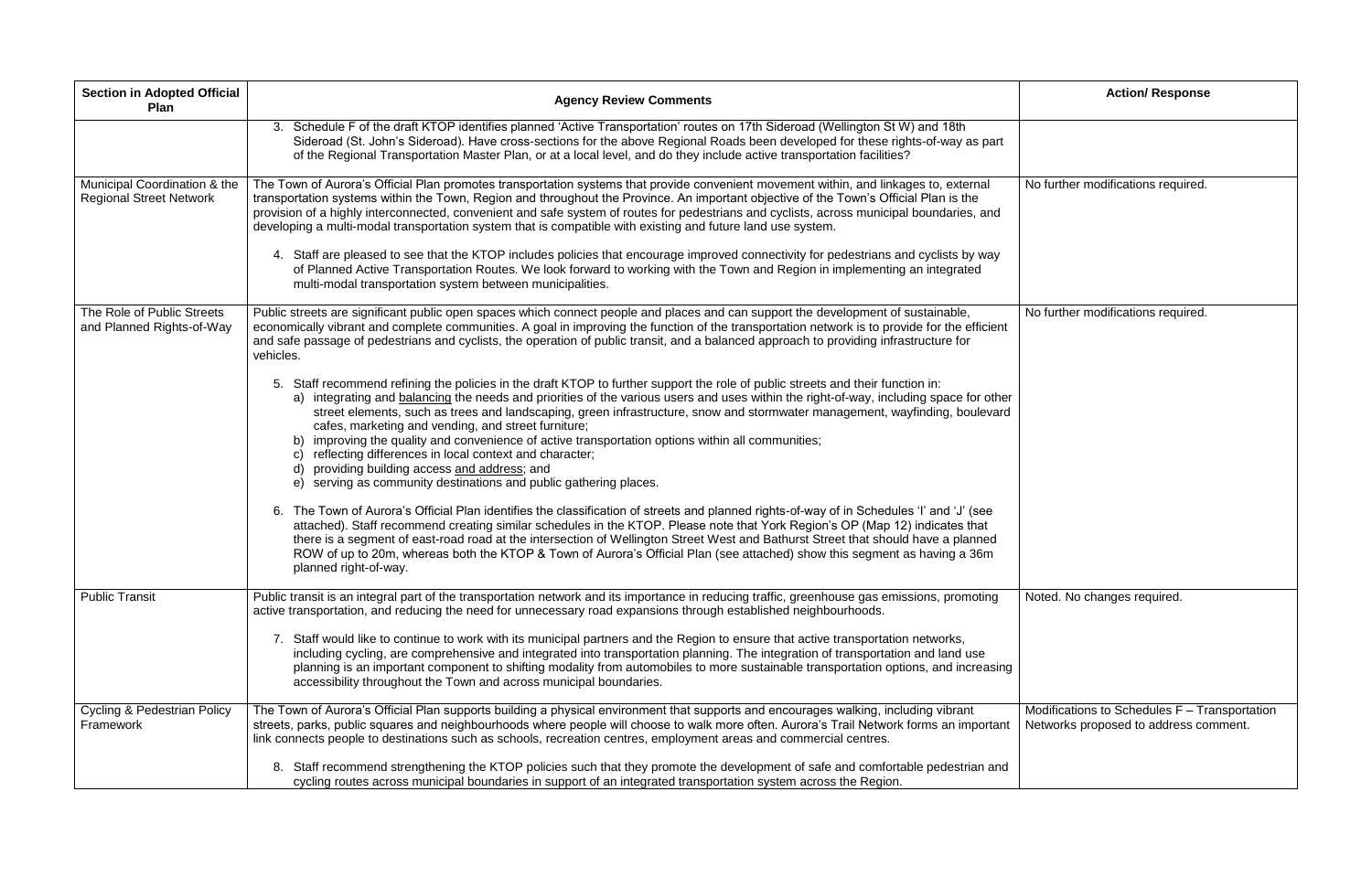| <b>Section in Adopted Official</b><br><b>Plan</b>                                                     | <b>Agency Review Comments</b>                                                                                                                                                                                                                                                                                                                                                                                                                                                                                          | <b>Action/ Response</b>     |
|-------------------------------------------------------------------------------------------------------|------------------------------------------------------------------------------------------------------------------------------------------------------------------------------------------------------------------------------------------------------------------------------------------------------------------------------------------------------------------------------------------------------------------------------------------------------------------------------------------------------------------------|-----------------------------|
|                                                                                                       | 9. Please note that the Town of Aurora completed a Trails Master Plan in 2011 (see attached) which identifies an improved pedestrian<br>environment/trails system, including an existing trail connection at Henderson Drive and Bathurst Street (Oak Ridges Trail) that<br>might connect with King Township's active transportation route at 16th Sideroad.<br>https://www.aurora.ca/thingstodo/documents/final%20aurora%20trails%20master%20pla%20(november%202011)%20-<br>%20january%2016%202012%20(compressed).pdf |                             |
|                                                                                                       | 10. The future Oak Ridges Trail alignment in Aurora passes through the Case Woodlot in Aurora, adjacent Bathurst, between<br>Henderson and McLellan Way. Consider the possibility for a future trail connection between Aurora and King at Bathurst and<br>McLellan, possibly through the Fairfield Drive subdivision on the King side, to connect with the Oak Ridges Trail Route at Dufferin<br>Street.                                                                                                              |                             |
|                                                                                                       | 11. Comments regarding Schedule F's<br>Proposed Active Transportation Routes are shown on Schedule F1, on Keele Street between 15th Sideroad to the King City GO<br>Station, which are not shown on Schedule F.                                                                                                                                                                                                                                                                                                        |                             |
|                                                                                                       | A Proposed Active Transportation Route is shown on King Road between Jane Street and Dufferin Street, which is not shown on<br>Schedule F.                                                                                                                                                                                                                                                                                                                                                                             |                             |
|                                                                                                       | A Proposed Active Transportation Route is shown halfway across 15th Sideroad, west of Dufferin Street on Schedule F, which is<br>not reflected on Schedule F1.                                                                                                                                                                                                                                                                                                                                                         |                             |
|                                                                                                       | An Existing Active Transportation Route is shown on Schedule F on Dufferin Street south of King Sideroad, which is not reflected in<br>Schedule F.                                                                                                                                                                                                                                                                                                                                                                     |                             |
|                                                                                                       | In Schedule F, the legend includes an Existing Active Transportation Route whereas Schedule F1 uses the same line/colour but<br>calls it an Existing Trail.                                                                                                                                                                                                                                                                                                                                                            |                             |
| <b>Cross Jurisdictional Matters</b>                                                                   | The Town of Aurora is undertaking a Master Transportation Study (MTS) with the intention to develop an integrated set of road network<br>and infrastructure solutions to accommodate vehicles, cyclists, pedestrians, and transit users. A report on the MTS will be before the<br>Town's Council in 2020.                                                                                                                                                                                                             | Noted. No changes required. |
|                                                                                                       | The Town of Aurora is also initiating a review of the 2010 Official Plan and Municipal Comprehensive Review. The draft scope of work for<br>this Study includes a Movement and Infrastructure Strategy. Coordination of transportation policies between neighbouring municipalities<br>that promote the design, development and implementation of safe, comfortable and convenient pedestrian and cycling routes across<br>municipal boundaries, supports an integrated Regional transportation system.                |                             |
| <b>City of Vaughan</b><br>M. Caputo, Senior Planning - November 22, 2019                              |                                                                                                                                                                                                                                                                                                                                                                                                                                                                                                                        |                             |
|                                                                                                       | No comment.                                                                                                                                                                                                                                                                                                                                                                                                                                                                                                            |                             |
| <b>Town of Newmarket</b>                                                                              | A. Cammaert, Acting Manager, Planning Services - December 12, 2019                                                                                                                                                                                                                                                                                                                                                                                                                                                     |                             |
|                                                                                                       | No concerns.                                                                                                                                                                                                                                                                                                                                                                                                                                                                                                           |                             |
| <b>Southlake Regional Health Centre</b><br>P. Green, Director, Capital Development - October 28, 2019 |                                                                                                                                                                                                                                                                                                                                                                                                                                                                                                                        |                             |
|                                                                                                       | Southlake Regional Health Centre understands the impact of provincial and regional planning requirements on local communities, in<br>particular, the provincial Places to Grow Strategy. In this context, continued residential development is not unexpected.                                                                                                                                                                                                                                                         | Noted. No changes required. |
|                                                                                                       | It is important for Council to recognize however, that provincial growth policies do not provide for the necessary capital investment to                                                                                                                                                                                                                                                                                                                                                                               |                             |